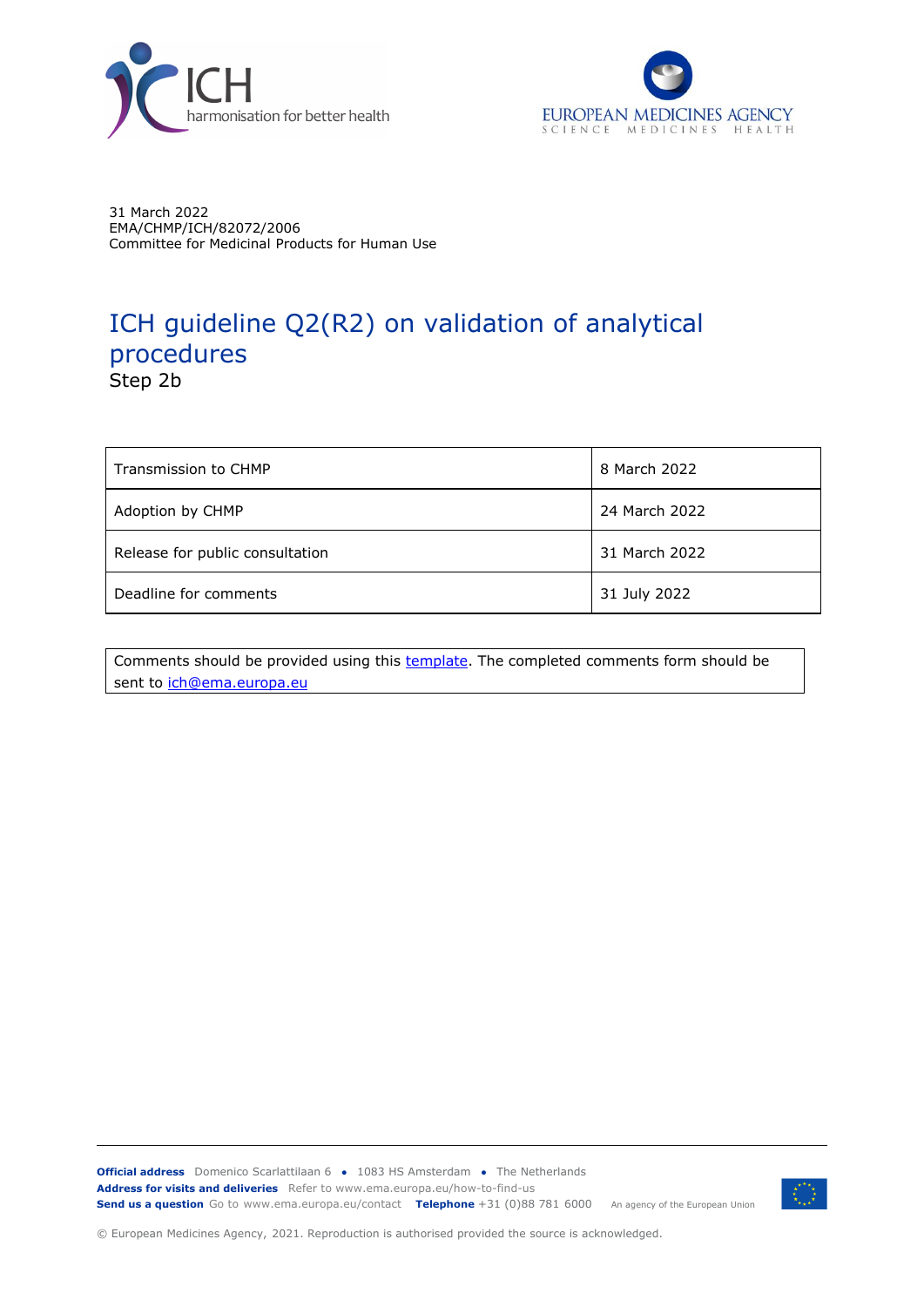

#### INTERNATIONAL COUNCIL FOR HARMONISATION OF TECHNICAL REQUIREMENTS FOR PHARMACEUTICALS FOR HUMAN USE

### **ICH HARMONISED GUIDELINE**

# **VALIDATION OF ANALYTICAL PROCEDURES Q2(R2)**

Draft version Endorsed on 24 March 2022 *Currently under public consultation*

*At Step 2 of the ICH Process, a consensus draft text or guideline, agreed by the appropriate ICH Expert Working Group, is transmitted by the ICH Assembly to the regulatory authorities of the ICH regions for internal and external consultation, according to national or regional procedures.*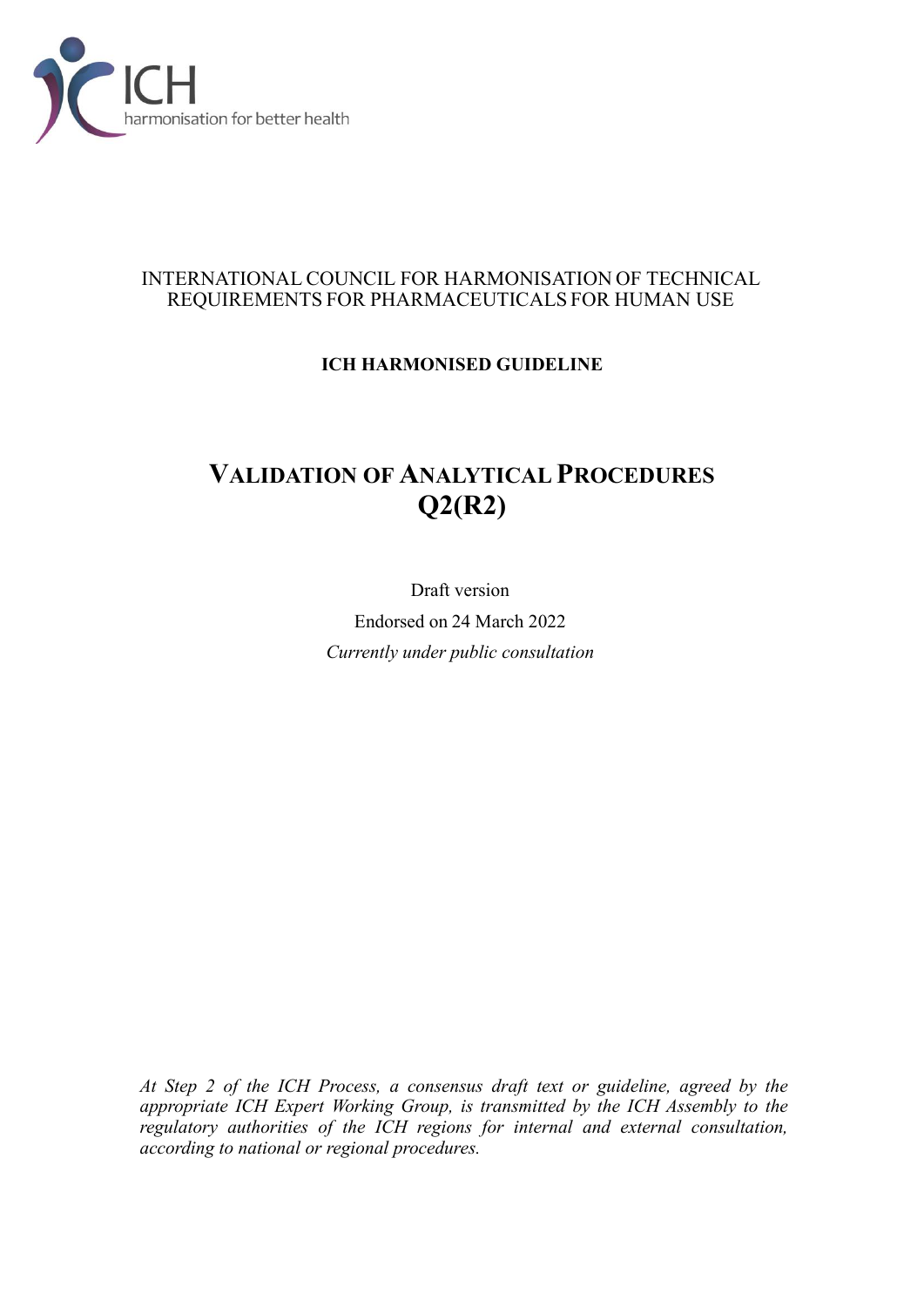#### **Q2(R2) Document History**

| Code             | <b>History</b>                                           | <b>Date</b>      |
|------------------|----------------------------------------------------------|------------------|
| Q <sub>2</sub>   | Approval by the Steering Committee under Step 2          | 26 October 1993  |
|                  | and release for public consultation.                     |                  |
| Q <sub>2</sub> A | Approval by the Steering Committee under Step 4          | 27 October 1994  |
|                  | and recommendation for adoption to the three ICH         |                  |
|                  | regulatory bodies.                                       |                  |
| Q2B              | Approval by the Steering Committee under Step 2          | 29 November 1995 |
|                  | and release for public consultation.                     |                  |
| Q2B              | Approval by the Steering Committee under Step 4          | 6 November 1996  |
|                  | and recommendation for adoption to the three ICH         |                  |
|                  | regulatory bodies.                                       |                  |
| Q2(R1)           | The parent guideline is now renamed $Q2(R1)$ as the      | November 2005    |
|                  | guideline Q2B on methodology has<br>been                 |                  |
|                  | incorporated to the parent guideline. The new title      |                  |
|                  | is "Validation of Analytical Procedures: Text and        |                  |
|                  | Methodology".                                            |                  |
| Q2(R2)           | Complete revision of guideline to include more           | 24 March 2022    |
|                  | recent application of analytical procedures and to       |                  |
|                  | align content with $Q14$ .                               |                  |
|                  | Endorsement by the Members of the ICH Assembly           |                  |
|                  | under <i>Step 2</i> and release for public consultation. |                  |

*Legal notice: This document is protected by copyright and may, with the exception of the ICH logo, be used, reproduced, incorporated into other works, adapted, modified, translated or distributed under a public license provided that ICH's copyright in the document is acknowledged at all times. In case of any adaption, modification or translation of the document, reasonable steps must be taken to clearly label, demarcate or otherwise identify that changes were made to or based on the original document. Any impression that the adaption, modification or translation of the original document is endorsed or sponsored by the ICH must be avoided.*

*The document is provided "as is" without warranty of any kind. In no event shall the ICH or the authors of the original document be liable for any claim, damages or other liability arising from the use of the document.*

*The above-mentioned permissions do not apply to content supplied by third parties. Therefore, for documents where the copyright vests in a third party, permission for reproduction must be obtained from this copyright holder.*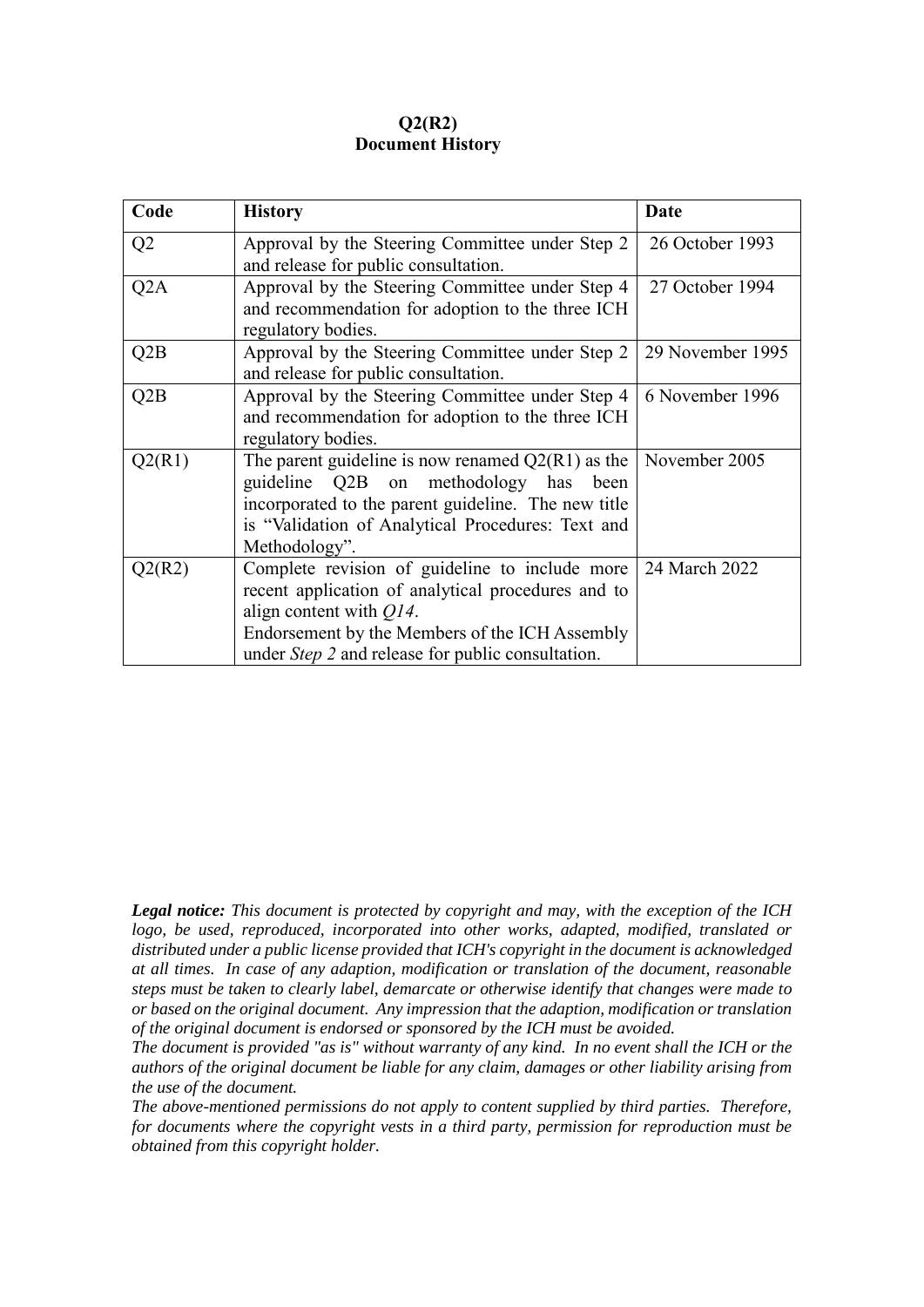# **ICH HARMONISED GUIDELINE**

# **VALIDATION OF ANALYTICAL PROCEDURES**

# $Q2(R2)$

### **ICH Consensus Guideline**

#### **TABLE OF CONTENTS**

| $\mathbf{1}$ |                                                                               |
|--------------|-------------------------------------------------------------------------------|
| $\mathbf{2}$ |                                                                               |
| 3            |                                                                               |
| 3.1          |                                                                               |
| 3.2          |                                                                               |
| 3.3          |                                                                               |
| 3.4          |                                                                               |
|              |                                                                               |
| 4            |                                                                               |
| 4.1          |                                                                               |
|              | 4.1.1                                                                         |
|              | 4.1.2                                                                         |
|              | 4.1.3                                                                         |
|              |                                                                               |
|              | 4.1.4.1                                                                       |
|              | 4.1.4.2                                                                       |
| 4.2          |                                                                               |
|              |                                                                               |
|              | 4.2.1.1                                                                       |
|              | 4.2.1.2                                                                       |
|              | 4.2.1.3                                                                       |
|              |                                                                               |
|              | 4.2.2.1                                                                       |
|              | 4.2.2.2<br>Based on the Standard Deviation of a Linear Response and a Slope11 |
|              | 4.2.2.3                                                                       |
|              | 4.2.2.4                                                                       |
| 4.3          |                                                                               |
|              |                                                                               |
|              | 4.3.1.1                                                                       |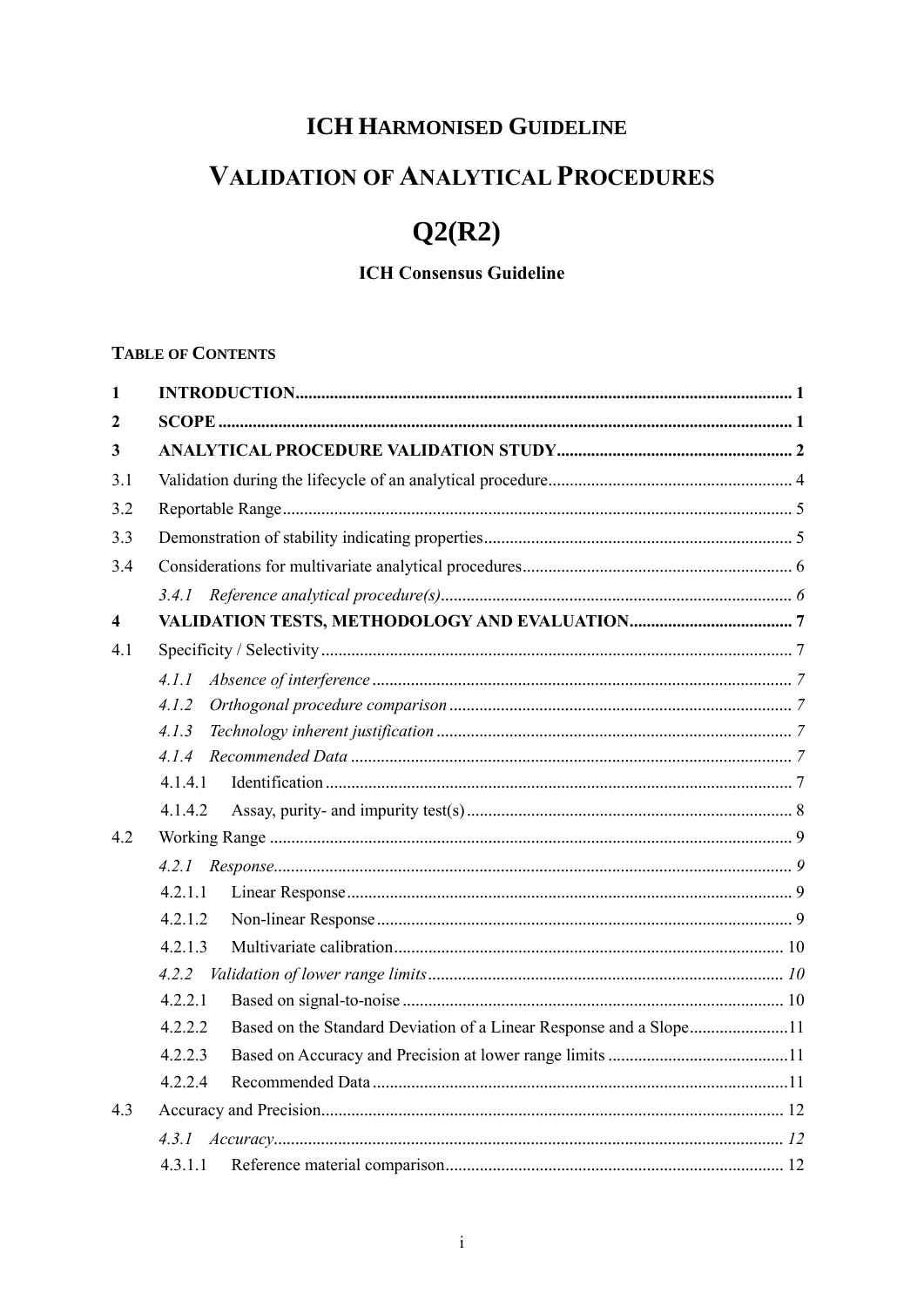|     | 4.3.1.2 |                                                                    |  |
|-----|---------|--------------------------------------------------------------------|--|
|     | 4.3.1.3 |                                                                    |  |
|     | 4.3.1.4 |                                                                    |  |
|     |         |                                                                    |  |
|     | 4.3.2.1 |                                                                    |  |
|     | 4.3.2.2 |                                                                    |  |
|     | 4.3.2.3 |                                                                    |  |
|     | 4.3.2.4 |                                                                    |  |
|     | 4.3.3   |                                                                    |  |
|     | 4.3.3.1 |                                                                    |  |
| 4.4 |         |                                                                    |  |
| 5   |         |                                                                    |  |
| 6   |         |                                                                    |  |
| 7   |         |                                                                    |  |
| 8   |         | <b>ANNEX 2 ILLUSTRATIVE EXAMPLES FOR ANALYTICAL TECHNIQUES  24</b> |  |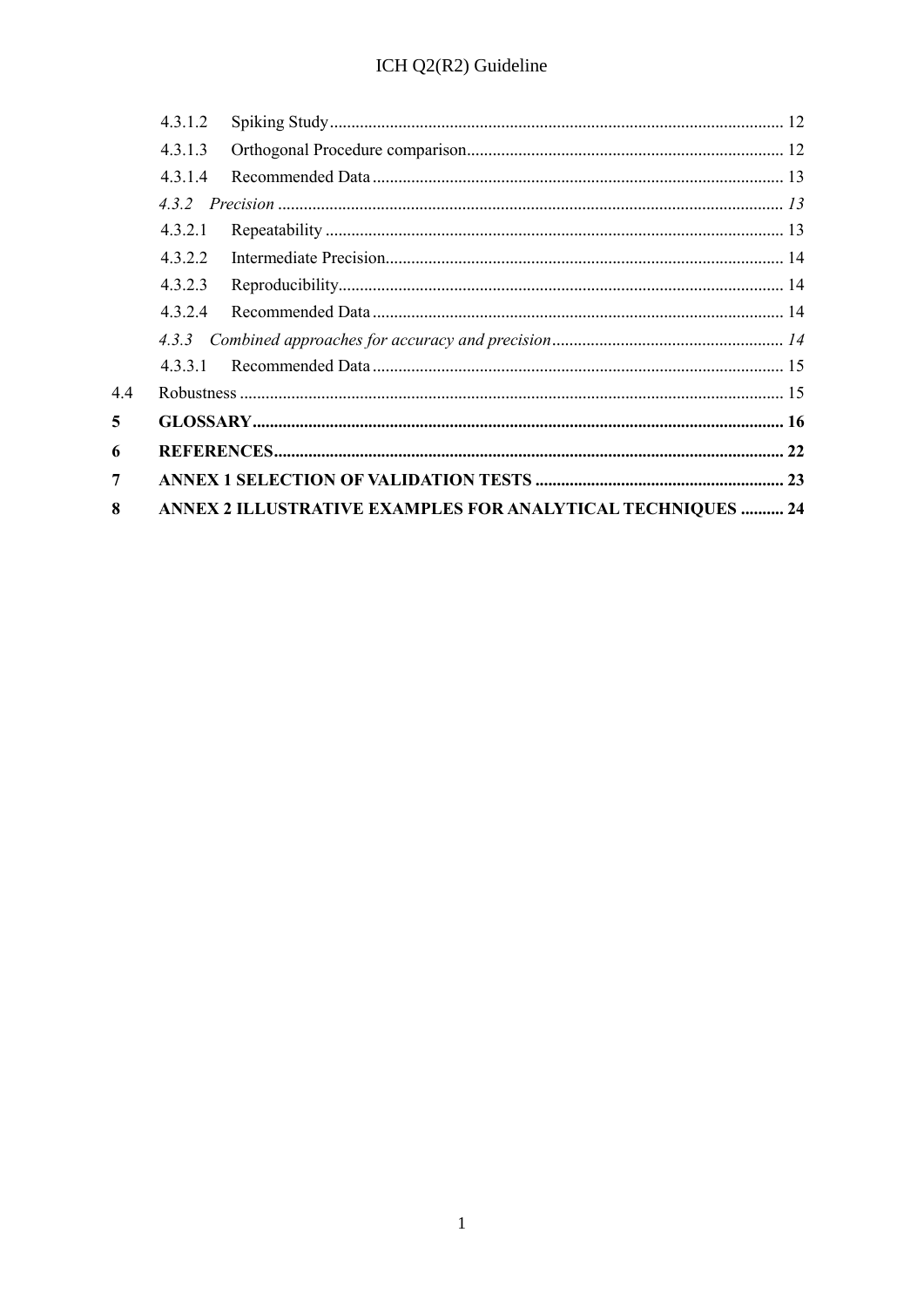### <span id="page-5-0"></span>**1 INTRODUCTION**

 This guideline presents a discussion of elements for consideration during the validation of *analytical procedures* included as part of registration applications submitted within the ICH member regulatory authorities. Q2(R2) provides guidance and recommendations on how to derive and evaluate the various *validation tests* for each analytical procedure**.** This guideline serves as a collection of terms, and their definitions. These terms and definitions are meant to bridge the differences that often exist between various compendia and documents of the ICH member regulatory agencies.

 The objective of validation of an analytical procedure is to demonstrate that the analytical procedure is suitable for the intended purpose. A tabular summary of the characteristics applicable to common types of uses of analytical procedures is included (Table 1). Further general guidance is provided on how to perform *validation studies* for analytical procedures.

 The document provides an indication of the data which should be presented in a regulatory submission. Analytical procedure validation data should be submitted in the corresponding sections of the application in the ICH M4Q THE COMMON TECHNICAL DOCUMENT FOR THE REGISTRATION OF PHARMACEUTICALS FOR HUMAN USE. All relevant data collected during validation (and any methodology used for calculating validation results) should be submitted to establish the suitability of the procedure for the intended use. Of note, suitable data derived from development studies (see ICH Q14) can be used in lieu of validation data. When an established *platform analytical procedure* is used for a new purpose, validation testing can be abbreviated, if scientifically justified.

 Approaches other than those set forth in this guideline may be applicable and acceptable with appropriate science-based justification. The applicant is responsible for designing the validation studies and protocol most suitable for their product.

 Suitably characterized reference materials, with documented identity and purity or any other characteristics as necessary, should be used throughout the validation study. The degree of 27 purity necessary for the reference material depends on the intended use.

 In practice, the experimental work can be designed so that the appropriate validation tests can be performed to provide sound, overall knowledge of the performance of the analytical procedure, for instance: *specificity/selectivity*, *accuracy,* and *precision over the reportable range*.

 As described in *ICH Q14*, the *system suitability test (SST)* is an integral part of analytical procedures and is generally established during development as a regular check of performance. *Robustness* typically should be evaluated as part of development prior to the execution of the analytical procedure validation study (ICH Q14).

### <span id="page-5-1"></span>**2 SCOPE**

This guideline applies to new or revised analytical procedures used for release and stability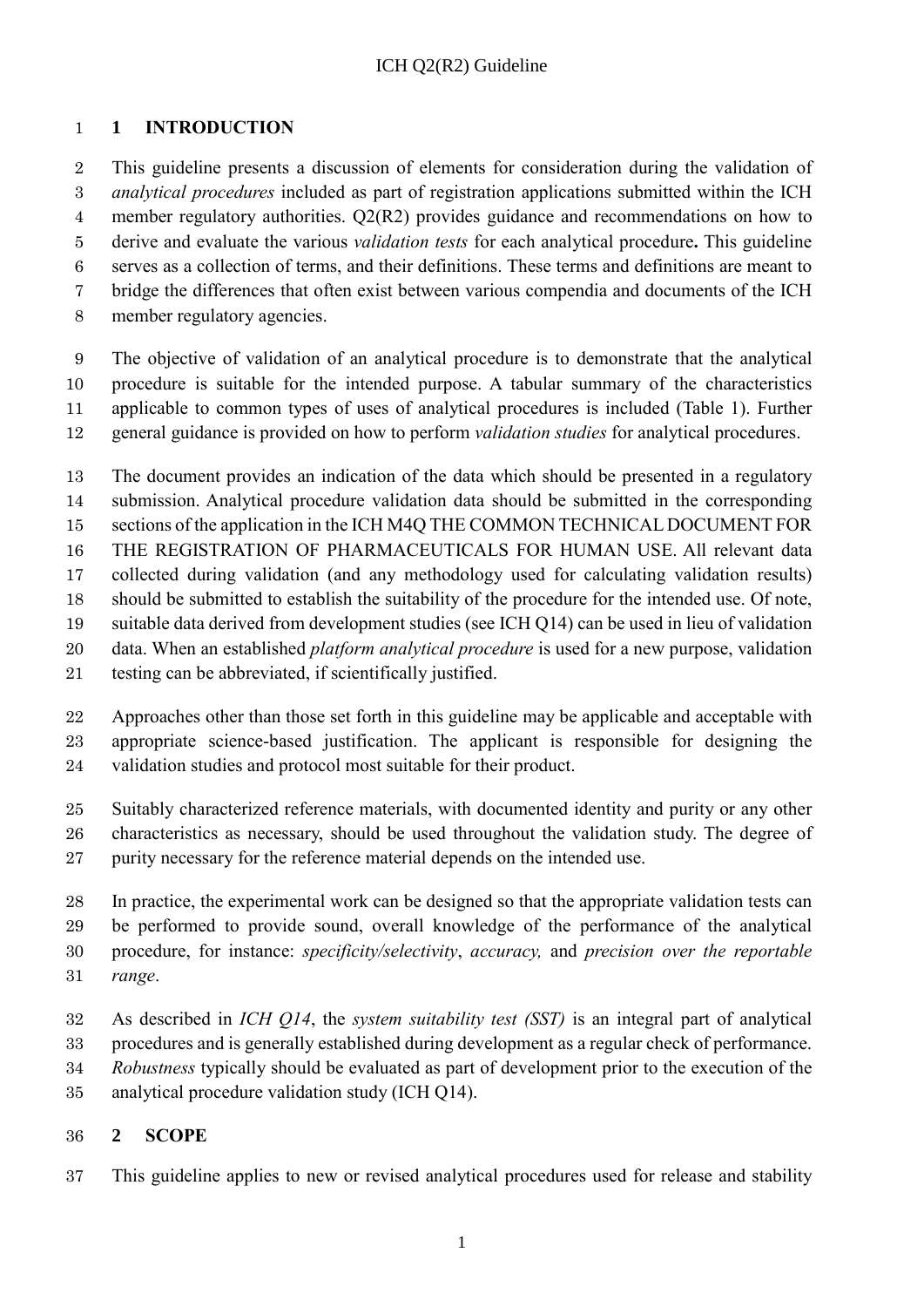testing of commercial drug substances and products (chemical and biological/biotechnological). The guideline can also be applied to other analytical procedures used as part of the control strategy (*ICH Q8-Q10*) following a risk-based approach. The scientific principles described in this guideline can be applied in a phase-appropriate manner during clinical development. This guideline may also be applicable to other types of products, with appropriate regulatory authority consultation as needed.

 The guideline is directed to the most common purposes of analytical procedures, such as assay/potency, purity, impurity (quantitative or limit test), identity or other quantitative or qualitative measurements.

### <span id="page-6-0"></span>**3 ANALYTICAL PROCEDURE VALIDATION STUDY**

 Avalidation study is designed to provide sufficient evidence that the analytical procedure meets its objectives. These objectives are described with a suitable set of *performance characteristics*

and related *performance criteria*, which can vary depending on the intended use of the

analytical procedure and the specific technology selected. The section "VALIDATION TESTS,

METHODOLOGYAND EVALUATION" summarizes the typical methodology and validation

tests that can be used (see flowchart in Annex 1). Specific non-binding examples for common

techniques are given in Annex 2. Based on Annex 1 and the measured product attributes,

typical performance characteristics and related validation tests are provided in Table 1.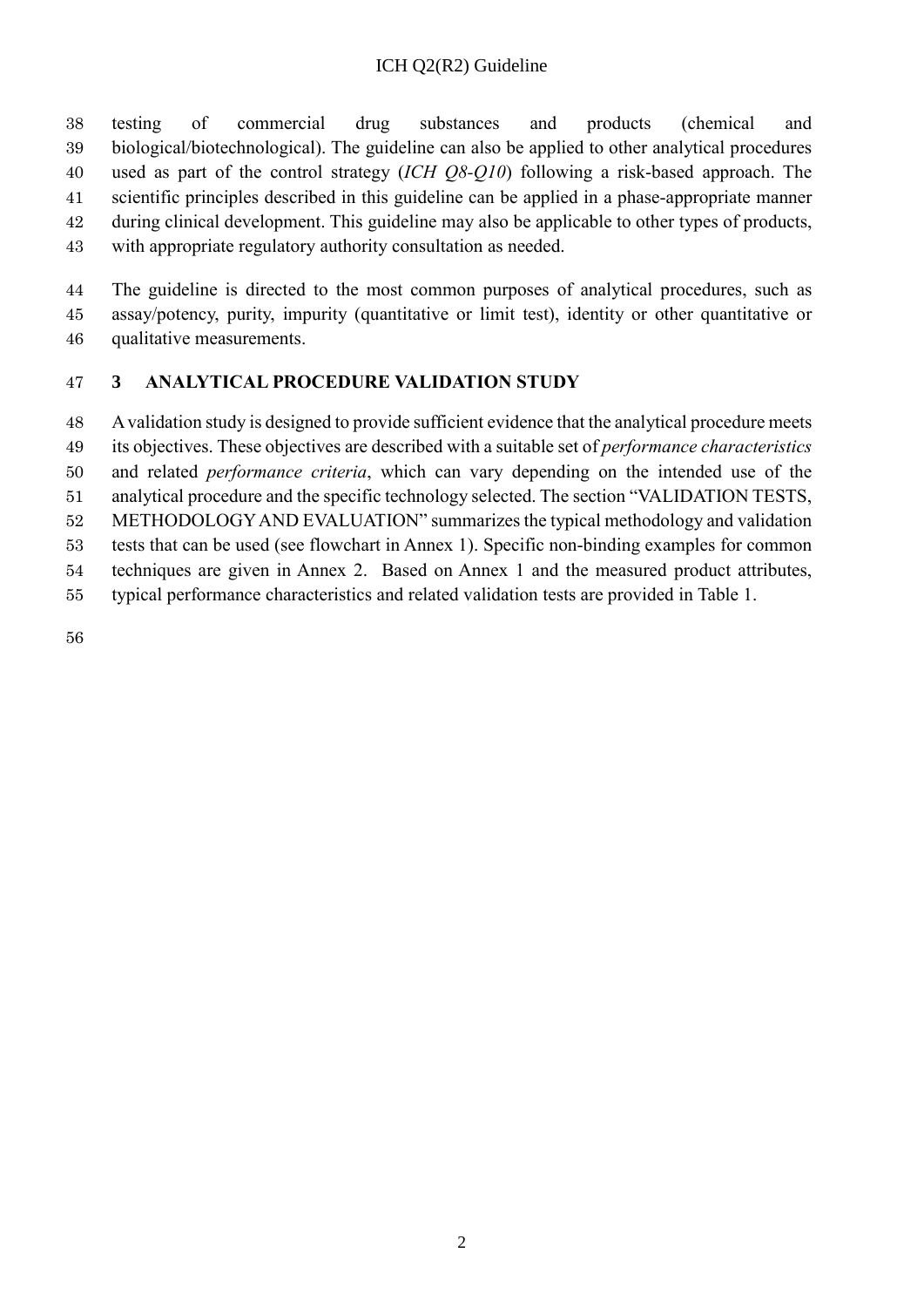57

58 **Table 1:** Typical performance characteristics and related validation tests for measured 59 product attributes

| Type of measured<br>product attribute                  | <b>IDENTITY</b> | <b>IMPURITY (PURITY)</b><br>Other quantitative<br>measurements $(1)$ |       | <b>ASSAY</b><br>content/potency          |
|--------------------------------------------------------|-----------------|----------------------------------------------------------------------|-------|------------------------------------------|
| Analytical<br>Procedure<br>Performance                 |                 | Quantitative                                                         | Limit | Other quantitative<br>measurements $(1)$ |
| Characteristics to be<br>demonstrated (2)              |                 |                                                                      |       |                                          |
| Specificity $(3)$                                      |                 |                                                                      |       |                                          |
| <b>Specificity Test</b>                                | $+$             | $+$                                                                  | $+$   | $^{+}$                                   |
| <b>Working Range</b><br>Suitability of                 |                 | $^{+}$                                                               |       | $\,+\,$                                  |
| Calibration model<br>Lower Range Limit<br>verification |                 | $QL$ (DL)                                                            | DL    |                                          |
| Accuracy $(4)$                                         |                 |                                                                      |       |                                          |
| <b>Accuracy Test</b>                                   |                 | $^{+}$                                                               |       | $^{+}$                                   |
| Precision (4)                                          |                 |                                                                      |       |                                          |
| Repeatability Test                                     |                 | $^+$                                                                 |       | $^{+}$                                   |
| Intermediate<br>Precision<br>Test                      |                 | $+ (5)$                                                              |       | $+(5)$                                   |

- 60 signifies that this test is not normally evaluated
- $61$  + signifies that this test is normally evaluated
- 62 ( ) signifies that this test is normally not evaluated, but in some complex cases recommended
- 63 QL, DL: Quantitation Limit, Detection Limit
- 64 (1) other quantitative measurements can follow the scheme of impurity testing, if the working range is 65 close to the detection or quantitation limits of the technology, otherwise following the assay scheme is 66 recommended.
- 67 (2) some performance characteristics can be substituted with technology inherent justification or 68 qualification in the case of certain analytical procedures for physicochemical properties.
- 69 (3) a combined approach can be used alternatively to evaluating accuracy and precision separately
- 70 (4) lack of specificity of one analytical procedure could be compensated by one or more other supporting 71 analytical procedures.
- 72 (5) Reproducibility and intermediate precision can be performed as a single set of experiments.
- 73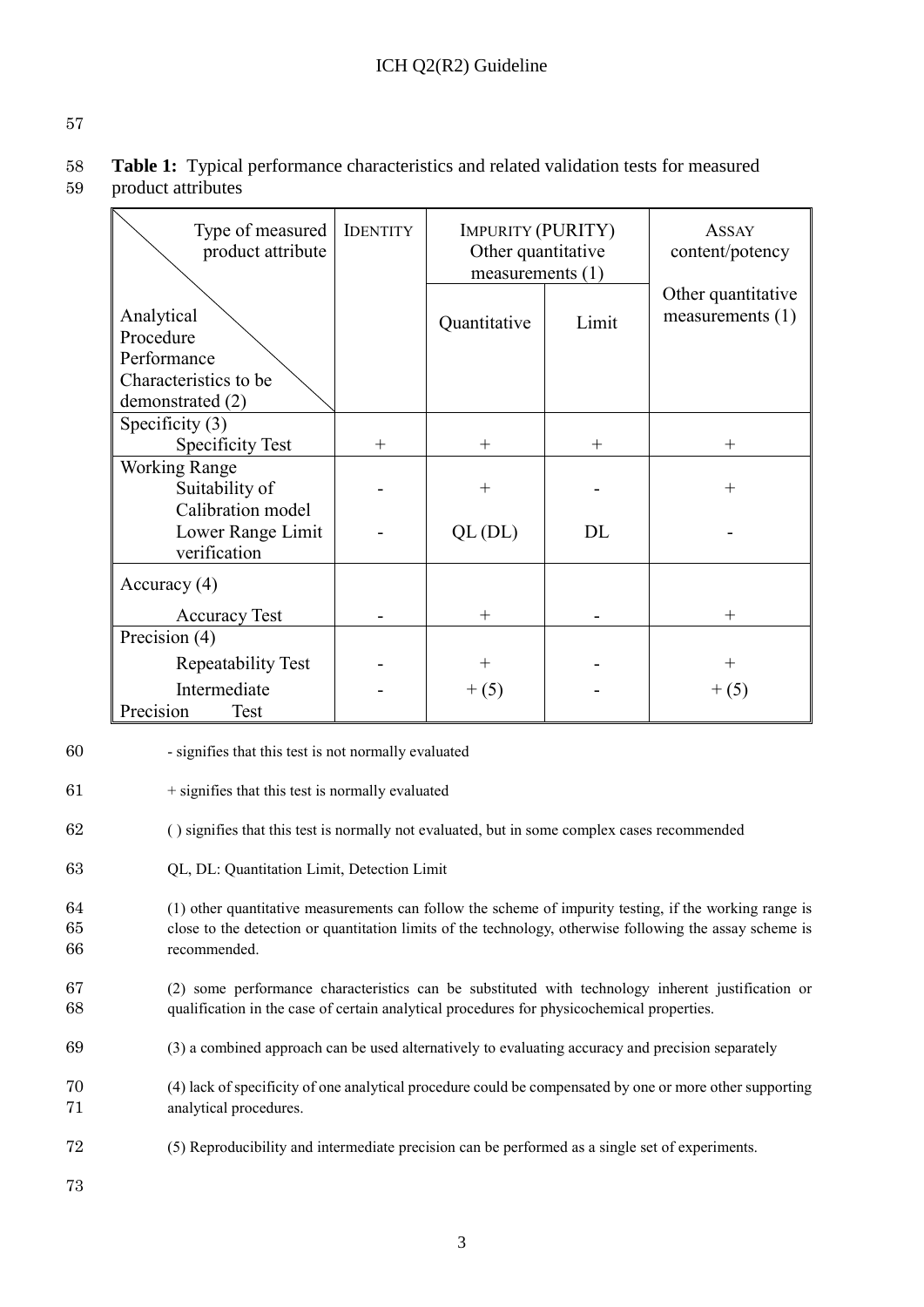- 74 The objective of the analytical procedure, appropriate performance characteristics and 75 associated criteria and appropriate validation tests (including those excluded from the
- 76 validation protocol) should be documented and justified.
- 77 Prior to the validation study, a validation protocol should be generated. The protocol should
- 78 contain information about the intended purpose of the analytical procedure, and performance
- 79 characteristics and associated criteria to be validated. In cases where pre-existing knowledge
- 80 (*e.g.,* from development or previous validation) is used appropriate justification should be
- 81 provided. The results of the validation study should be summarized in a validation report.
- 82 Figure 1 shows how knowledge can be generated during analytical procedure development as
- 83 described in ICH Q14 and aid the design of a validation study.

### 84 **Figure 1: Validation study design and evaluation**



Experiments and/or evaluation of data

#### 85

### <span id="page-8-0"></span>86 **3.1 Validation during the lifecycle of an analytical procedure**

87

88 Changes may be required during the lifecycle of an analytical procedure. In such cases, partial

- 89 or full *revalidation* may be required. Science and risk-based principles can be used to justify
- 90 whether or not a given performance characteristic needsrevalidation. The extent of revalidation
- 91 depends on the analytical performance characteristics impacted by the change.
- 92 *Co-validation* can be used to demonstrate that the analytical procedure meets predefined 93 performance criteria by using data from multiple sites. When transferring analytical procedures 94 to a different laboratory, a subset of validation experiments is often performed.
- 95 *Cross-validation* is an approach which can be used to show that two or more analytical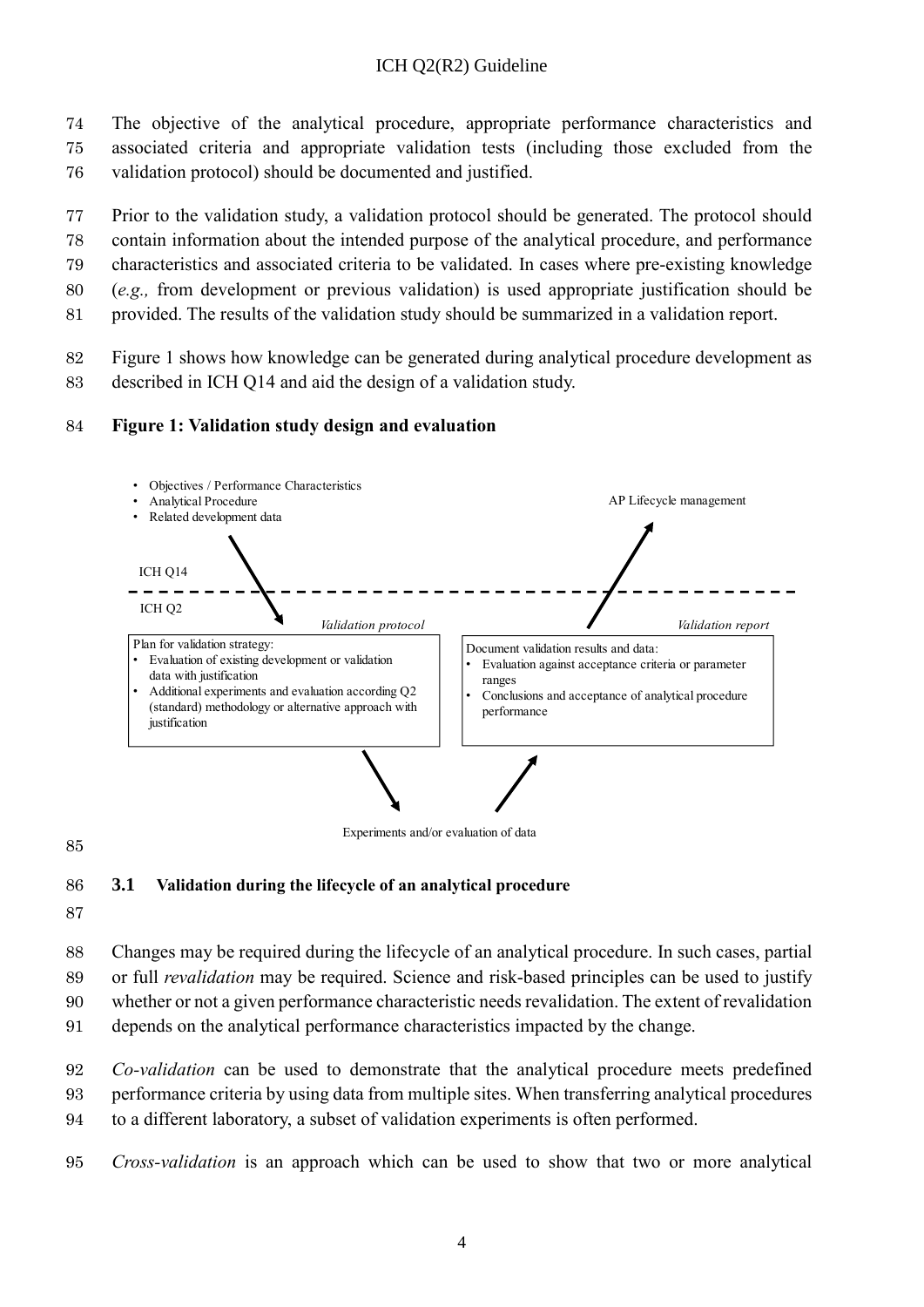96 procedures can be used for the same intended purpose. Cross-validation should demonstrate 97 that the same predefined performance criteria are met for these procedures.

### <span id="page-9-0"></span>98 **3.2 Reportable Range**

 The *reportable range* is typically derived from the product specifications and depends on the intended use of the procedure. The reportable range is confirmed by demonstrating that the analytical procedure provides results with acceptable accuracy, precision and specificity. The reportable range should be inclusive of the upper and lower specification or reporting limits, as applicable.

104 The table below exemplifies recommended reportable ranges for some uses of analytical 105 procedures; other ranges may be acceptable if justified. In some cases, *e.g.,* at low amounts, 106 wider upper ranges may be more practical.

| <b>Use</b><br>$\bullet$ of<br>analytical<br>procedure     | Low end of reportable<br>range                                                                                      | High end of reportable<br>range                                               |
|-----------------------------------------------------------|---------------------------------------------------------------------------------------------------------------------|-------------------------------------------------------------------------------|
| Assay of a drug substance or<br>a finished (drug) product | 80% of declared content or<br>80% of lower specification<br>limit                                                   | 120% of declared content or<br>$120\%$ of the<br>upper<br>specification limit |
| Potency                                                   | specification<br>Lowest<br>acceptance criterion -20%                                                                | Highest specification<br>acceptance criterion $+20\%$                         |
| Content uniformity                                        | 70% of declared content                                                                                             | 130% of declared content                                                      |
| Dissolution testing                                       | Q-45% (immediate release)<br>of the dosage form strength<br>first measurement timepoint<br>or QL (modified release) | 130% of declared content of<br>the dosage form                                |
| Impurity testing                                          | Reporting threshold                                                                                                 | 120% of specification limit                                                   |
| Purity testing (as area $\%$ )                            | 80% of specification limit                                                                                          | 100% of specification limit                                                   |

### 107 **Table 2: Reportable ranges for common uses of analytical procedures**

### <span id="page-9-1"></span>108 **3.3 Demonstration of stability indicating properties**

109 If a procedure is a validated quantitative analytical procedure that can detect changes in relevant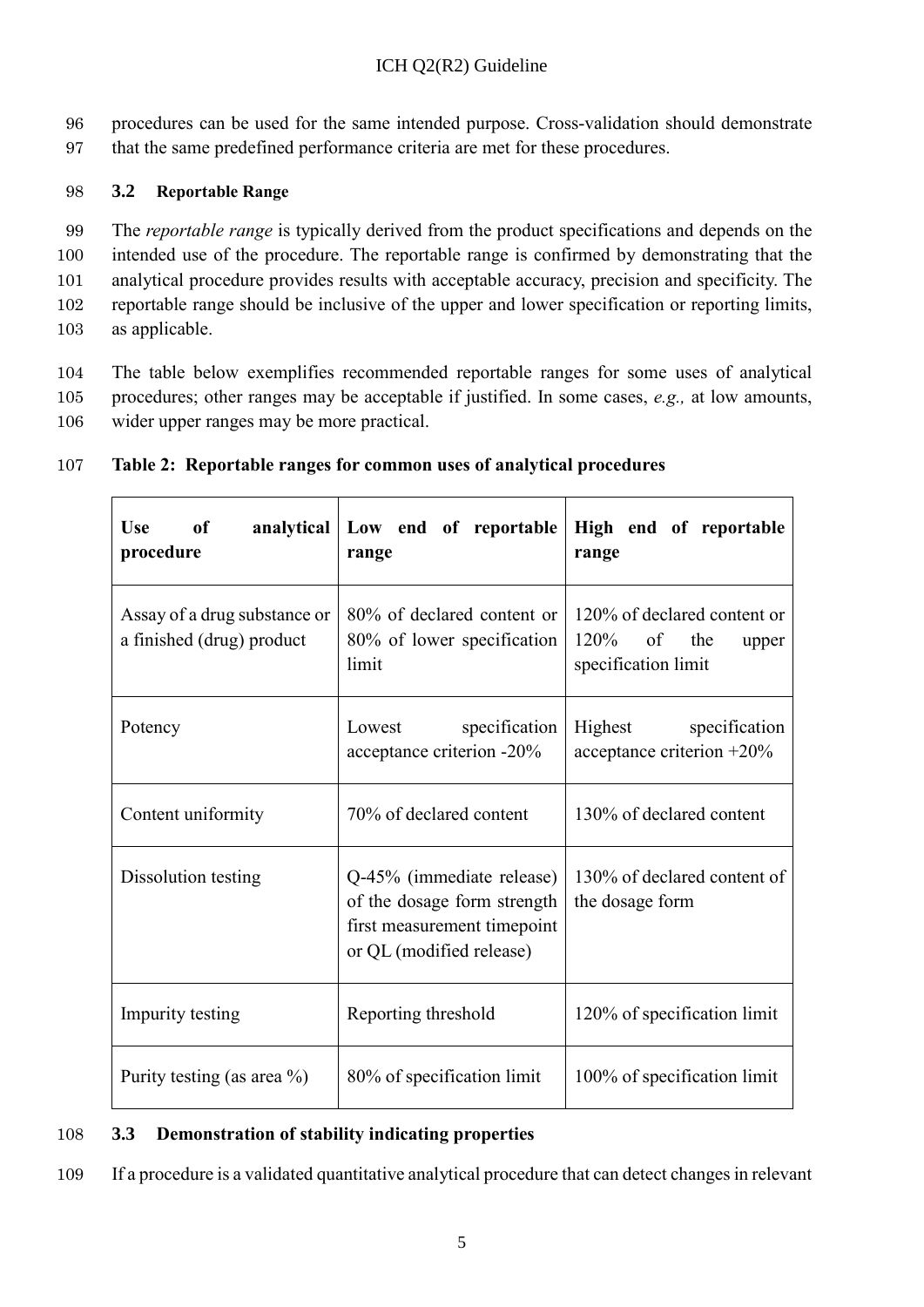- quality attributes of a drug substance or drug product during storage, the procedure is
- considered a stability-indicating test. To demonstrate specificity/selectivity of a stability-
- indicating test, a combination of challenges should be performed with appropriate justification
- from development studies. These can include: the use of samples spiked with target analytes and all known interferences; samples that have been exposed to various physical and chemical
- stress conditions; and actual product samples that are either aged or have been stored at higher
- temperature and/or humidity.
- 

### <span id="page-10-0"></span>**3.4 Considerations for multivariate analytical procedures**

 For *multivariate analytical procedures,* results are determined through a multivariate calibration model utilizing more than one input variable (*e.g.,* a spectrum with many wavelength variables). The multivariate calibration model relate the input data to a value for the property of interest (i.e*.,* the model output).

- Successful validation of a multivariate procedure should consider calibration, *internal testing* and validation.
- Typically, calibration and validation are performed in two phases.
- In the first phase, model development consists of calibration and internal testing. Calibration data are used to create the calibration model. Test data are used for internal testing and optimisation of the model. The test data could be a separate set of data or part of the *calibration data set* used in a rotational manner. This internal test step is used to obtain an estimate of the model performance and to fine-tune an algorithm's parameters (*e.g.,* the number of *latent variables* for partial least squares (PLS)) to select 132 the most suitable model within a given set of data and prerequisites.
- In the second phase, *model validation,* an independent validation data set with *independent samples* is used for validation of the model.

### <span id="page-10-1"></span>*3.4.1 Reference analytical procedure(s)*

 Samples used for the validation of quantitative or qualitative multivariate procedures require should have values or categories assigned to each sample, typically obtained by a validated procedure or pharmacopeial reference procedure.

 When a reference analytical procedure is used, its performance should match the expected performance of the multivariate analytical procedure. Analysis by the *reference procedure* and multivariate data collection should be performed on the same samples (whenever possible), within a reasonable period of time to assure sample and measurement stability. In some cases, a correlation or conversion may be needed to provide the same unit of measure. Any assumptions or calculations should be described.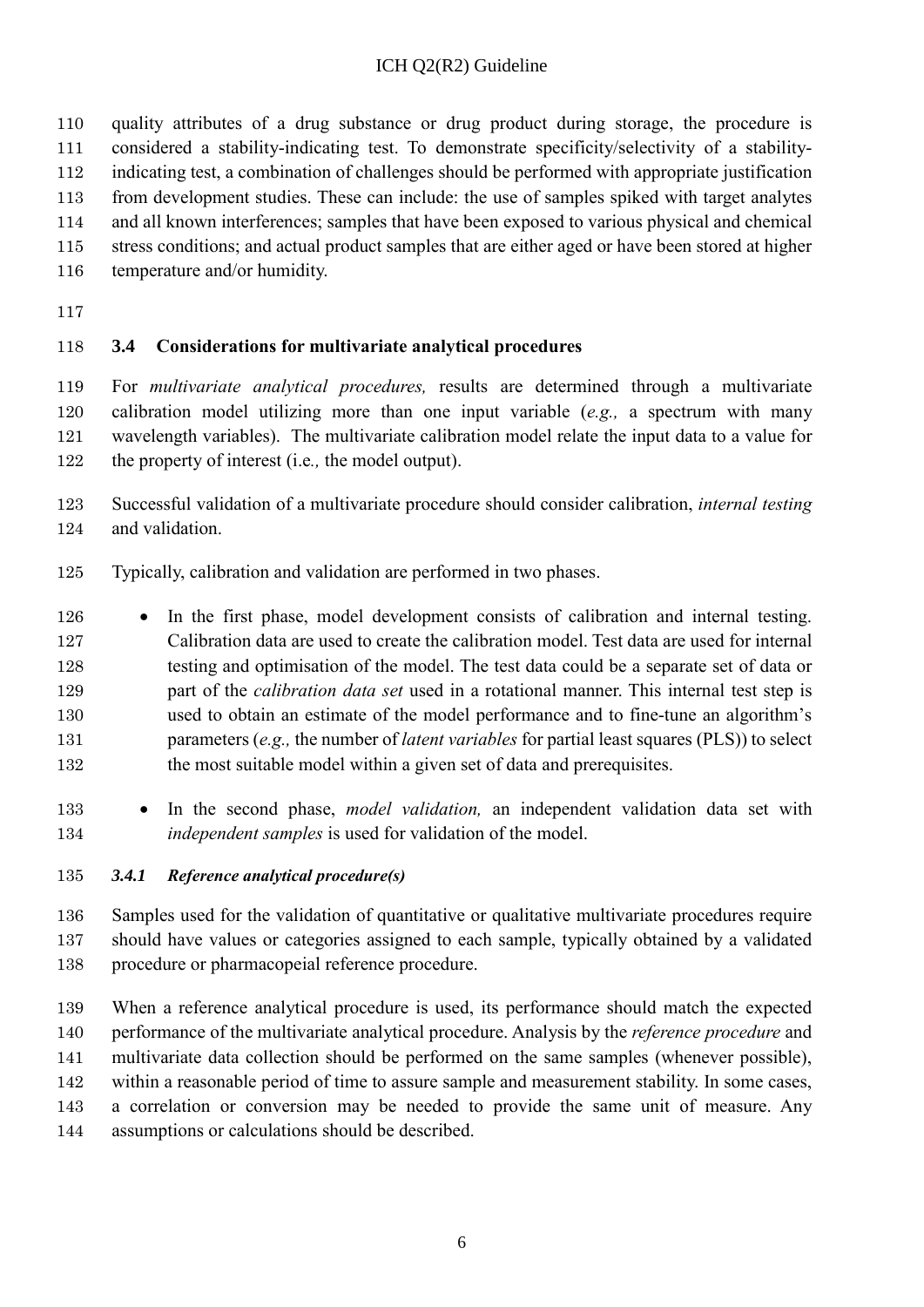### <span id="page-11-0"></span>**4 VALIDATION TESTS, METHODOLOGY AND EVALUATION**

 In the following chapters, experimental methodologies to evaluate the performance of an analytical procedure are described. The methodology described is grouped by the main performance characteristic the analytical procedure was designed for. However, it is acknowledged that information about other performance characteristics may be derived from the same dataset. Other approaches may be used to demonstrate that the analytical procedure meets the objectives and related performance criteria, if justified.

#### <span id="page-11-1"></span>**4.1 Specificity / Selectivity**

 The *specificity* or *selectivity* of an analytical procedure can be demonstrated through absence of interference, comparison of results to an orthogonal procedure or may be inherently given by the underlying scientific principles of the analytical procedure. Some experiments can be 156 combined with accuracy studies.

 Selectivity could be demonstrated when the analytical procedure is not specific. However, the test for an analyte to be identified or quantified in the presence of potential interference should minimize that interference and prove that the test is fit for purpose.

 Where one analytical procedure does not provide sufficient discrimination, a combination of two or more procedures is recommended to achieve the necessary level of selectivity.

#### <span id="page-11-2"></span>*4.1.1 Absence of interference*

 Specificity/selectivity can be shown by demonstrating that the identification and/or quantitation of an analyte is not impacted by the presence of other substances (*e.g.,* impurities, degradation products, related substances, matrix, or other components present in the operating environment).

#### <span id="page-11-3"></span>*4.1.2 Orthogonal procedure comparison*

 Specificity/selectivity can be verified by demonstrating that the measured result of an analyte is comparable to the measured result of a second, well characterized analytical procedure (*e.g.,* an orthogonal procedure).

#### <span id="page-11-4"></span>*4.1.3 Technology inherent justification*

 In some cases where the specificity of the analytical technology can be ensured and predicted by technical parameters (*e.g.,* resolution of isotopes in mass spectrometry, chemical shifts of NMR signals), no experimental study may be required, if justified.

- <span id="page-11-5"></span>*4.1.4 Recommended Data*
- <span id="page-11-6"></span>*4.1.4.1 Identification*

 For identification tests, a critical aspect is to demonstrate the capability to identify the analyte of interest based on unique aspects of its molecular structure and/or other specific properties.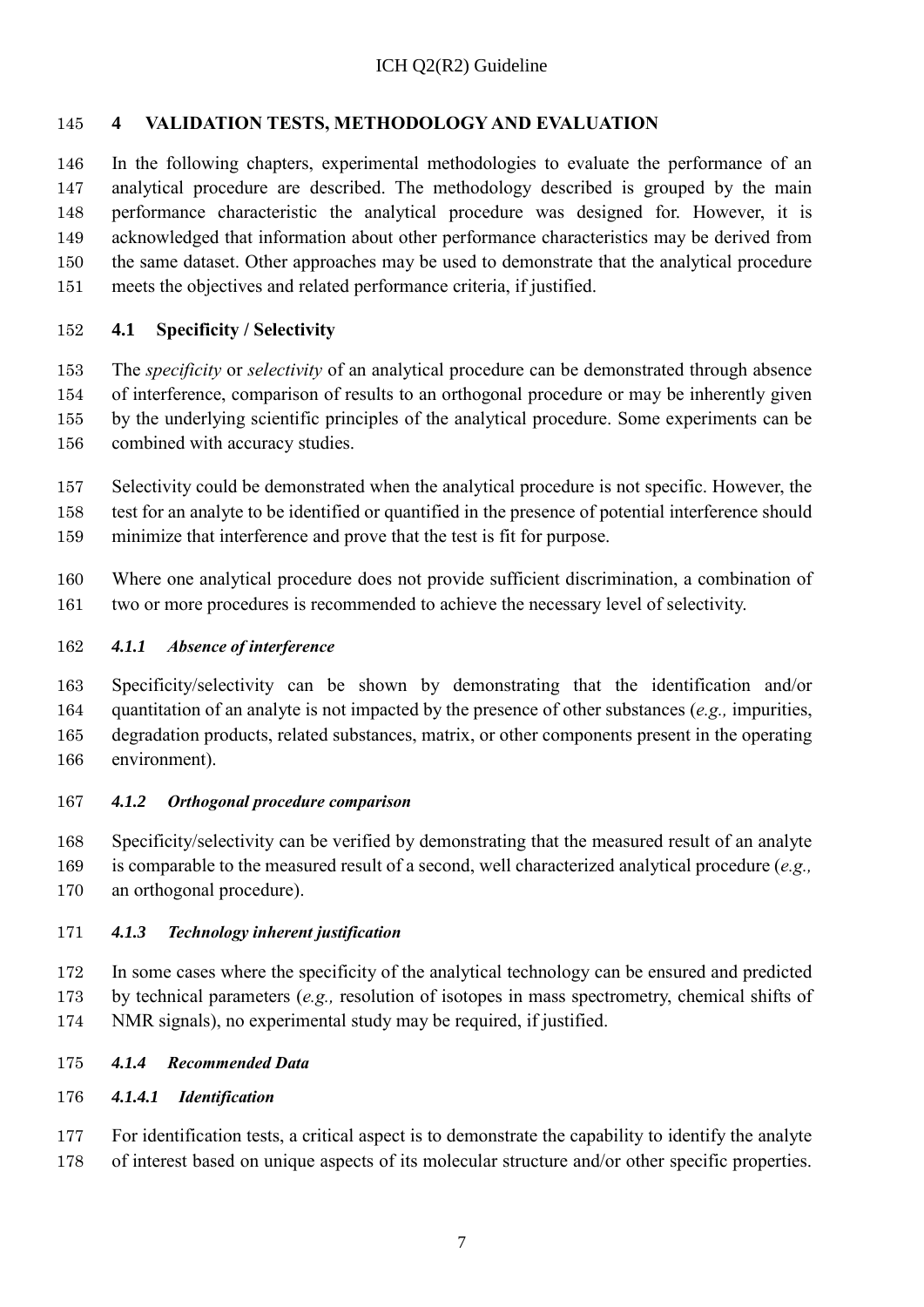- The capability of an analytical procedure to identify an analyte can be confirmed by obtaining
- positive results comparable to a known reference material with samples containing the analyte,
- along with negative results from samples which do not contain the analyte. In addition, the
- identification test can be applied to materials structurally similar to or closely related to the
- analyte to confirm that an undesired positive *response* is not obtained. The choice of such potentially interfering materials should be based on scientific judgement with a consideration
- of any interference that could occur.
- <span id="page-12-0"></span>*4.1.4.2 Assay, purity- and impurity test(s)*
- The specificity/selectivity of an analytical procedure should be demonstrated to fulfil the accuracy requirements for the content or potency of an analyte in the sample.
- Representative data (*e.g.,* chromatograms, electropherograms or spectra) should be used to demonstrate specificity and individual components should be appropriately labelled.
- Suitable discrimination should be investigated at an appropriate level (*e.g.,* for critical separations in chromatography, specificity can be demonstrated by the resolution of the two components which elute closest to each other). Alternately, spectra of different components could be compared to assess the possibility of interference.
- In case a single procedure is not considered sufficiently selective, an additional procedure should be used to ensure adequate specificity. For example, where a titration is used to assay a drug substance for release, the combination of the assay and a suitable test for impurities can be used.
- The approach is similar for both assay and impurity tests:
- Impurities or related substances are available:
- For assay, discrimination of the analyte in the presence of impurities and/or excipients should be demonstrated. Practically, this can be performed by spiking drug substance or drug product with appropriate levels of impurities and/or excipients and demonstrating that the assay result is unaffected by the presence of these materials (*e.g.,* by comparison with the assay result
- obtained on unspiked samples).
- For an impurity test, discrimination can be established by spiking drug substance or drug product with appropriate levels of impurities and demonstrating the unbiased measurement of these impurities individually and/or from other components in the sample matrix.
- Impurities or related substances are not available:
- If impurity, related substances or degradation product materials are unavailable, specificity can
- be demonstrated by comparing the test results of samples containing typical impurities, related
- substances or degradation products with a second well-characterized procedure (*e.g.,*
- pharmacopeial procedure or other validated orthogonal analytical procedure**).**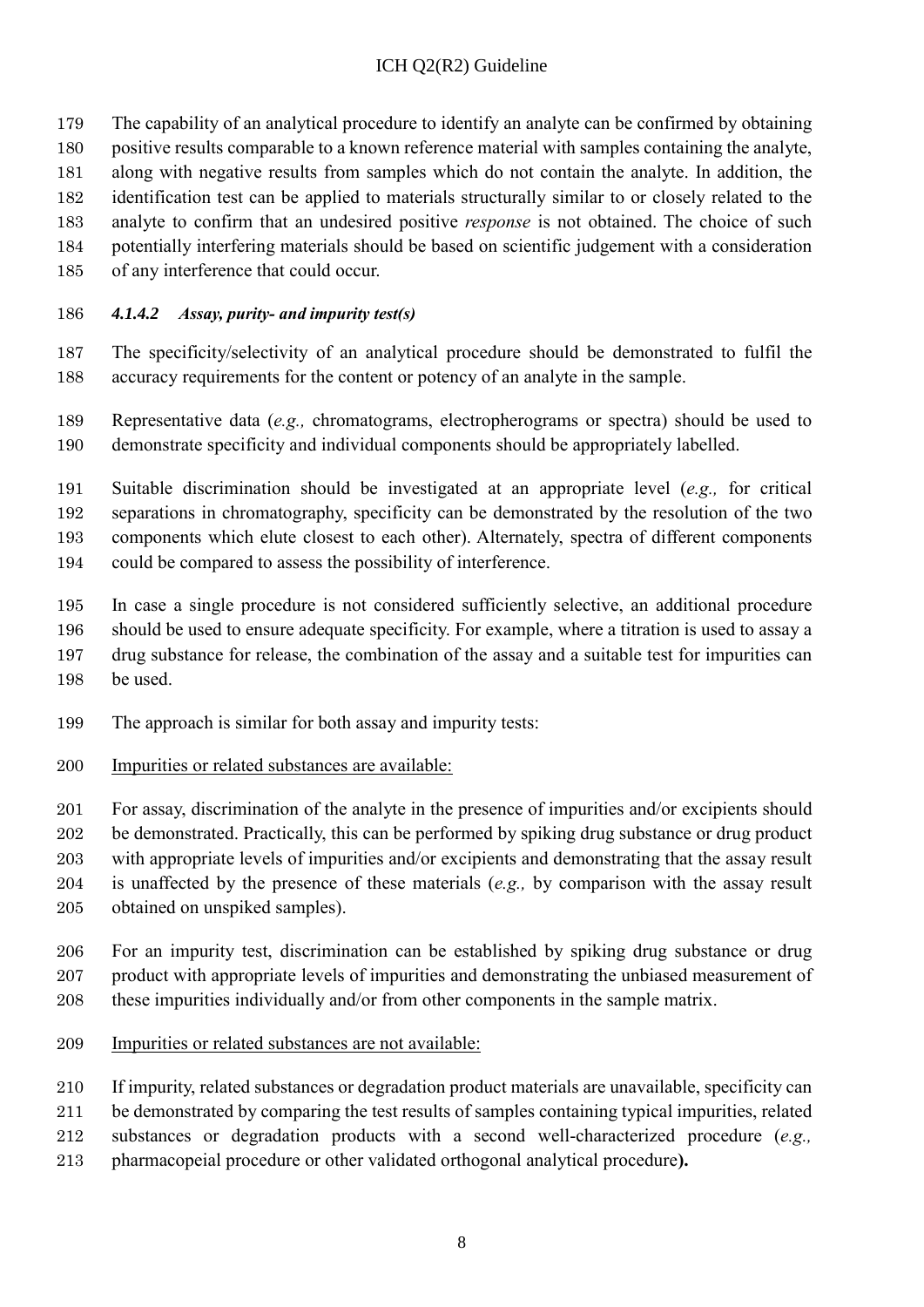#### <span id="page-13-0"></span>**4.2 Working Range**

 Depending on the sample preparation (*e.g.,* dilutions) and the analytical procedure selected, the reportable range will lead to a specific working range. Typically, a corresponding set of sample concentrations or purity levels is presented to the analytical instrument and the respective signal responses are evaluated.

- <span id="page-13-1"></span>*4.2.1 Response*
- <span id="page-13-2"></span>*4.2.1.1 Linear Response*

 A linear relationship between analyte concentration and response should be evaluated across 222 the working range of the analytical procedure to confirm the suitability of the procedure for the intended use. The response can be demonstrated directly on the drug substance (*e.g.,* by dilution of a standard stock solution) or separate weighings of synthetic mixtures of the drug product components, using the proposed procedure.

 Initially, linearity can be evaluated with a plot of signals as a function of analyte concentration or content. Test results should be evaluated by appropriate statistical methods (*e.g.,* by calculation of a regression line by the method of least squares).

- Data derived from the regression line may help to provide mathematical estimates of the linearity. A plot of the data, the correlation coefficient or coefficient of determination, y- intercept and slope of the regression line should be provided. An analysis of the deviation of the actual data points from the regression line is helpful for evaluating linearity (*e.g.,* for a linear response, the impact of any non-random pattern in the residuals plot from the regression analysis should be assessed).
- For the establishment of linearity, a minimum of five concentrations appropriately distributed across the range is recommended; however, additional concentrations may be required for more complex models. Other approaches should be justified.
- To obtain linearity, the measurements can be transformed, and a weighting factor applied to the regression analysis (i.e., in case of populations of data points with different variability (heteroscedasticity), including log or square root).
- Other approaches should be justified.

#### <span id="page-13-3"></span>*4.2.1.2 Non-linear Response*

- Some analytical procedures may show non-linear responses. In these cases, a model or function which can describe the relationship between response of the analytical procedure and the concentration is necessary. The suitability of the model should be assessed by means of non-linear regression analysis (*e.g.,* coefficient of determination).
- For example, immunoassays or cell-based assays may show an S-shaped response. S-shaped test curves occur when the range of concentrations is wide enough that responses are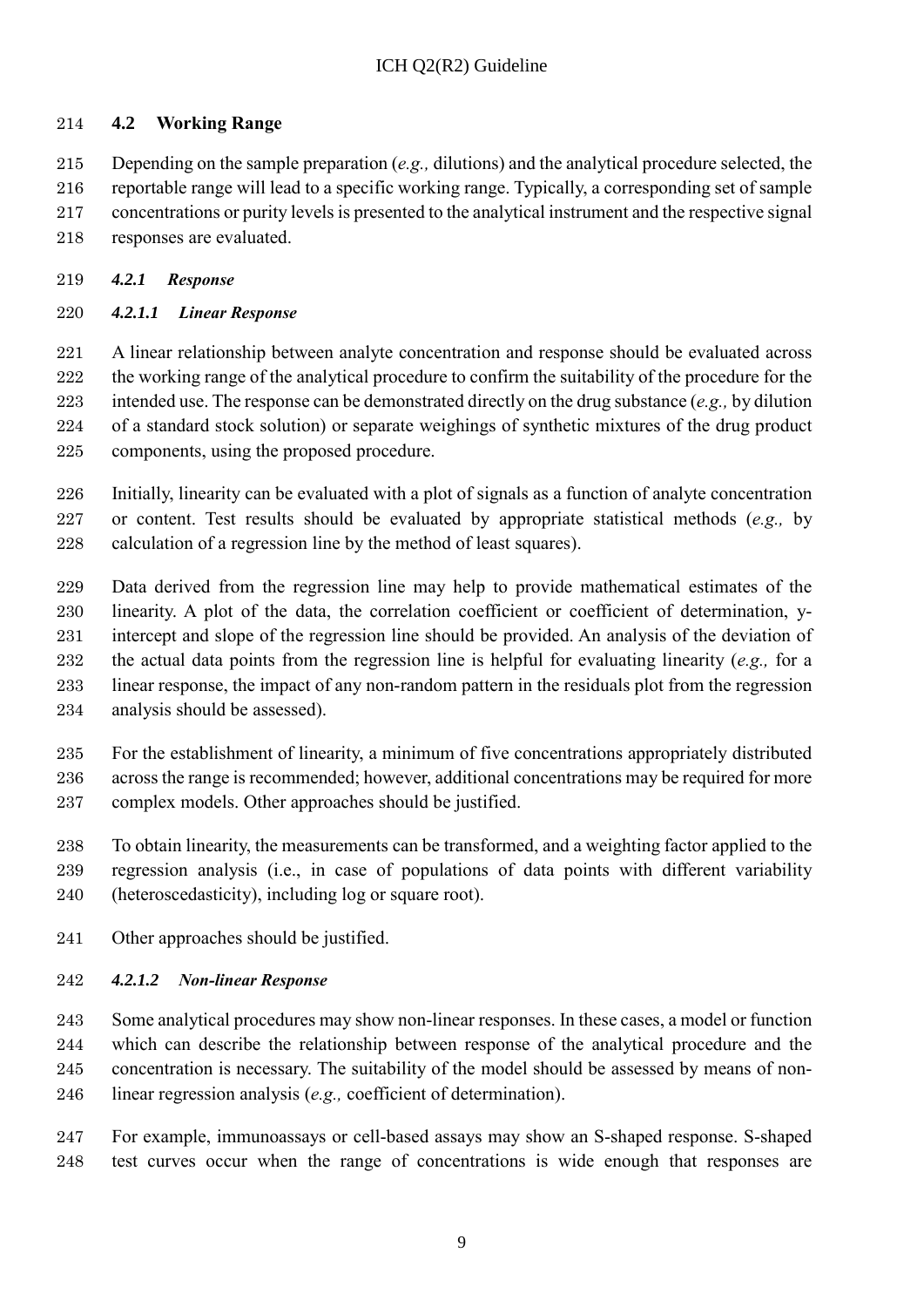- constrained by upper and lower asymptotes. Common models used in this case are four-parameter or five-parameter logistical functions, though other acceptable models exist.
- For these analytical procedures, the evaluation of linearity is separate from consideration of the shape of the concentration-response curve. Thus, linearity of the concentration-response relationship is not required. Instead, analytical procedure capability should be evaluated across a given working range to obtain values that are proportional to the true (known or theoretical) sample values.

### <span id="page-14-0"></span>*4.2.1.3 Multivariate calibration*

 Algorithms used for construction of multivariate calibration models can be linear or non-linear, as long as the model is appropriate for establishing the relationship between the signal and the quality attribute of interest. The accuracy of a multivariate procedure is dependent on multiple factors, such as the distribution of calibration samples across the calibration range and the reference procedure error.

 Linearity assessment, apart from comparison of reference and predicted results, should include information on how the analytical procedure error (residuals) changes across the calibration range. Graphical plots can be used to assess the residuals of the model prediction across the working range.

- <span id="page-14-1"></span>*4.2.2 Validation of lower range limits*
- The lower range limits, *detection limit* (DL) and *quantitation limit* (QL), can be estimated using different approaches.

#### <span id="page-14-2"></span>*4.2.2.1 Based on signal-to-noise*

 This approach can only be applied to analytical procedures which exhibit baseline noise. *Determination* of the signal-to-noise ratio is performed by comparing measured signals from samples with known low concentrations of analyte with those of blank samples. Signals in an appropriate baseline region can be used instead of blank samples. The DL or QL are the minimum concentrations at which the analyte can be reliably detected or quantified, respectively. A signal-to-noise ratio of 3:1 is generally considered acceptable for estimating the detection limit. For quantitation limit, a ratio of at least 10:1 is considered acceptable.

 For chromatographic procedures, the signal-to-noise ratio should be determined within a defined region and, if possible, situated equally around the place where the peak of interest would be found.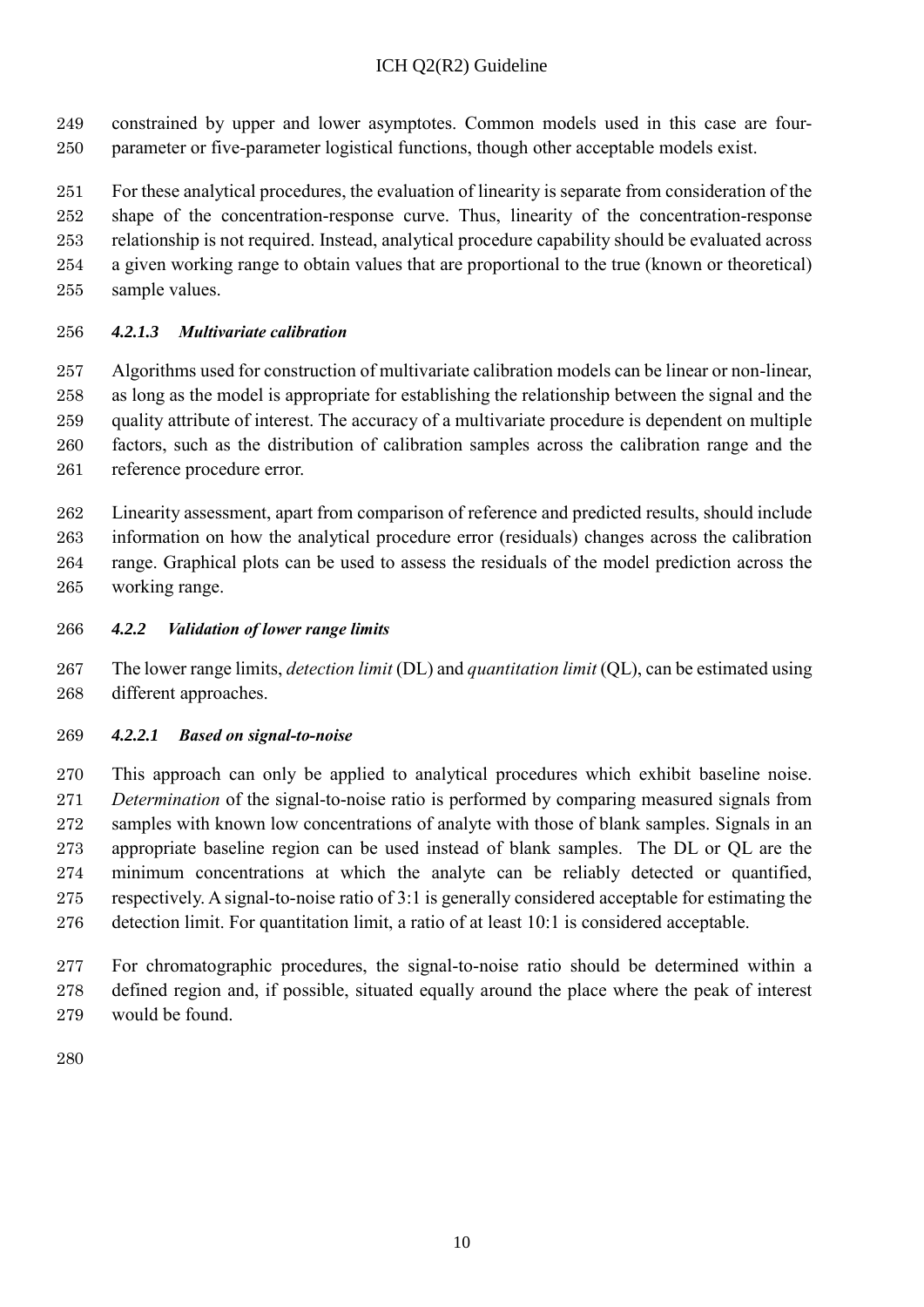#### <span id="page-15-0"></span>*4.2.2.2 Based on the Standard Deviation of a Linear Response and a Slope*

The detection limit (DL) can be expressed as:

$$
DL = \frac{3.3\sigma}{S}
$$

while the quantitation limit (QL) can be expressed as:

$$
QL = \frac{10\sigma}{S}
$$

286 where  $\sigma$  = the standard deviation of the response

$$
287 \t\t S = the slope of the calibration curve
$$

288 The slope S can be estimated from the regression line of the analyte. The estimate of  $\sigma$  can be carried out in a variety of ways, for example:

#### Based on the Standard Deviation of the Blank

 Measurement of the magnitude of background response is performed by analysing an appropriate number of blank samples and calculating the standard deviation of the responses.

#### Based on the Calibration Curve

 A specific calibration curve should be evaluated using samples containing an analyte in the range of the DL and QL. The residual standard deviation of a regression line (i.e., root mean square error/deviation) or the standard deviation of y-intercepts of the regression lines can be 297 used as the standard deviation.

- Based on visual evaluation
- Visual evaluation can be used for both non-instrumental and instrumental procedures.

 The limit is determined by the analysis of samples with known concentrations and by establishing the minimum level at which the analyte can be reliably resolved and detected or quantified.

#### <span id="page-15-1"></span>*4.2.2.3 Based on Accuracy and Precision at lower range limits*

 Instead of using estimated values as described in the previous approaches, the QL can be directly validated by accuracy and precision measurements.

#### <span id="page-15-2"></span>*4.2.2.4 Recommended Data*

 The DL and the approach used for its determination should be presented. If the DL is determined based on visual evaluation or based on signal to noise ratio, the presentation of the relevant data is considered an acceptable justification.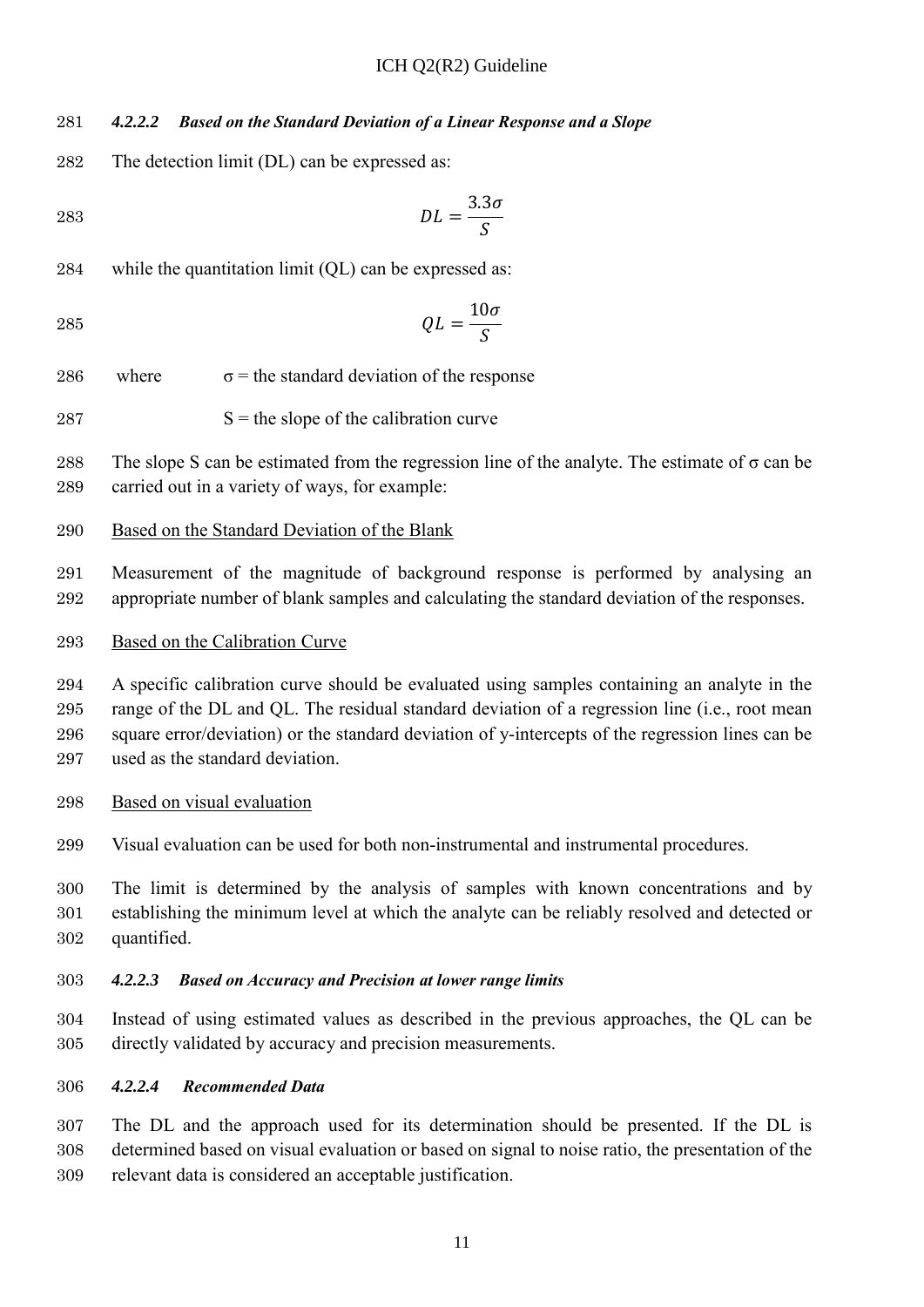- In cases where an estimated value for the DL is obtained by calculation or extrapolation, this
- estimate can subsequently be validated by the independent analysis of a suitable number of
- samples known to be near or prepared at the DL.
- Also, the QL and the approach used for its determination should be presented.
- If the QL was estimated, the limit should be subsequently validated by the analysis of a suitable

number of samples known to be near or at the QL. In cases where the QL is well below (*e.g.,*

approximately 10 times lower than) the reporting limit, this confirmatory validation can be

- omitted with justification.
- For impurity tests, the quantitation limit for the analytical procedure should be equal to or below the reporting threshold.

### <span id="page-16-0"></span>**4.3 Accuracy and Precision**

 Accuracy and precision can be evaluated independently, each with a predefined acceptance criterion. Combining these performance characteristics is an alternative approach for evaluation of analytical procedure suitability described in this chapter.

### <span id="page-16-1"></span>*4.3.1 Accuracy*

- Accuracy should be established across the reportable range of an analytical procedure and is typically demonstrated through comparison of the measured results with an expected value. Accuracy should be demonstrated under regular test conditions of the analytical procedure (*e.g.,* in the presence of sample matrix and using described sample preparation steps).
- Accuracy is typically verified through one of the studies described below. In certain cases (*e.g.,* small molecule drug substance assay), accuracy can be inferred once precision, response within the working range and specificity have been established.
- <span id="page-16-2"></span>*4.3.1.1 Reference material comparison*

 The analytical procedure is applied to an analyte of known purity (*e.g.,* a reference material, a well characterized impurity or a related substance) and the measured *versus* theoretically expected result is evaluated.

### <span id="page-16-3"></span>*4.3.1.2 Spiking Study*

 The analytical procedure is applied to a matrix of all components except the analyte where a known amount of the analyte of interest has been added. In cases where all the expected components are impossible to reproduce, known quantities of the analyte can be added to the test sample. The results from measurements on unspiked and spiked samples are evaluated.

### <span id="page-16-4"></span>*4.3.1.3 Orthogonal Procedure comparison*

 The results of the proposed analytical procedure are compared with those of a second well-characterized procedure that ideally applies a different measurement principle (independent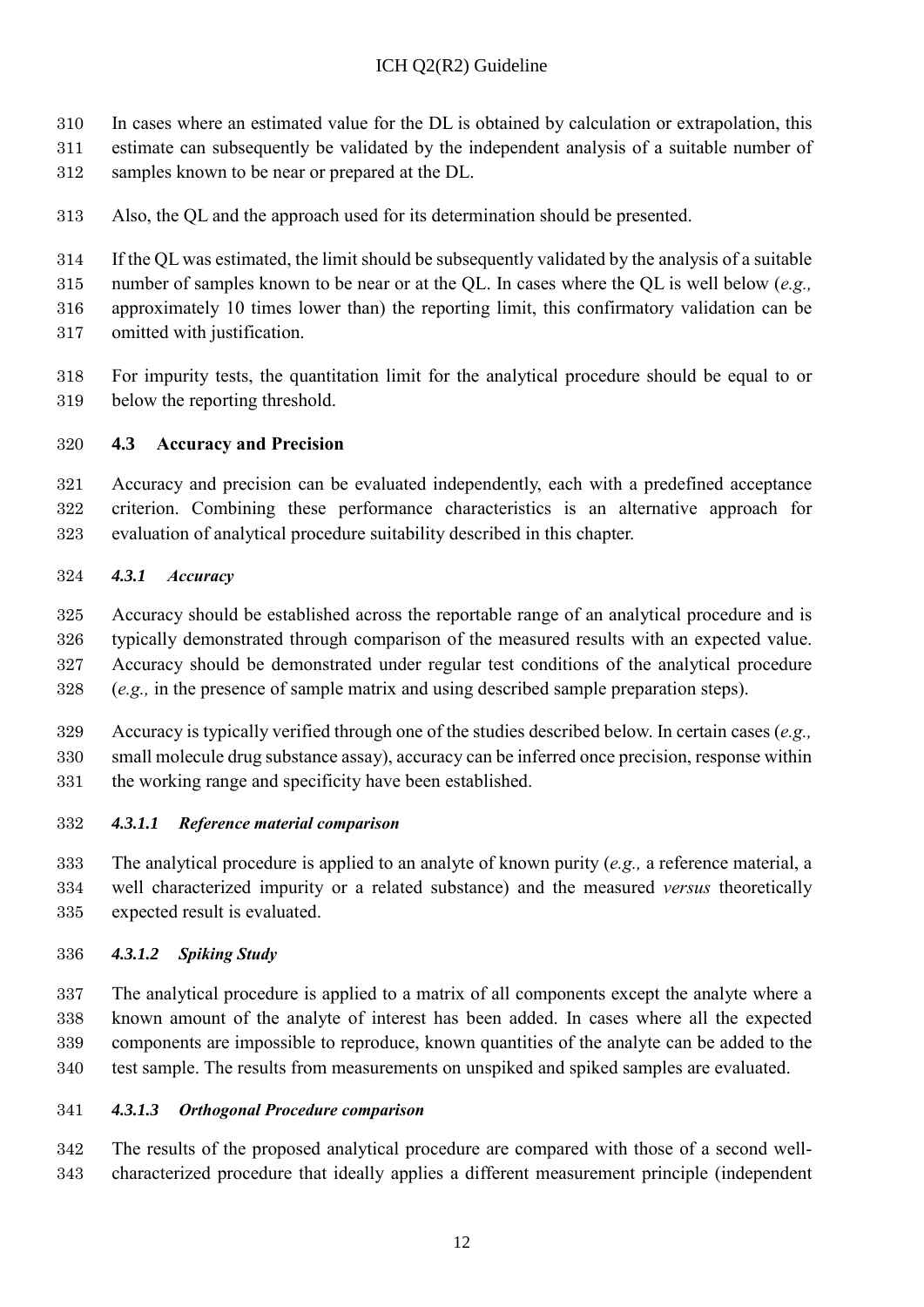procedure, see 1.2.). The accuracy of this second procedure should be reported. Orthogonal procedures can be used with quantitative impurity measurements to verify primary measurement values in cases where obtaining samples of all relevant components needed to mimic the matrix for spike recovery studies is not possible.

#### <span id="page-17-0"></span>*4.3.1.4 Recommended Data*

 Accuracy should be assessed using an appropriate number of determinations and concentration levels covering the reportable range (*e.g.,* 3 concentrations/3 replicates each of the full analytical procedure).

 Accuracy should be reported as the mean percent recovery by the assay of a known added amount of analyte in the sample or as the difference between the mean and the accepted true value together with the confidence intervals.

 An appropriate confidence interval (*e.g.,* 95%) for the mean percent recovery or the difference between the mean and accepted true value (as appropriate) should be compared to the acceptance criterion to evaluate analytical procedure bias. The appropriateness of the confidence interval should be justified.

- For assay, the confidence intervals found should be compatible with the corresponding assay specification.
- For impurity tests, the approach for the determination of individual or total impurities should be described (*e.g.,* weight/weight or area percent with respect to the major analyte).

 For quantitative applications of multivariate analytical procedures, appropriate metrics, *e.g.,* root mean-squared error of prediction (RMSEP), should be used. If RMSEP is found to be comparable to acceptable root mean-squared error of calibration (RMSEC) then this indicates that the model is accurate enough when tested with an independent test set. Qualitative applications such as classification, misclassification rate or positive prediction rate can be used to characterize accuracy.

#### <span id="page-17-1"></span>*4.3.2 Precision*

- Validation of tests for assay and for quantitative determination of impurities or purity includes an investigation of precision.
- Precision should be investigated using homogeneous, authentic samples or artificially prepared samples (e.g., matrix mixtures spiked with relevant amounts of the analyte in question). If a homogeneous sample is not available, then artificially prepared samples or a sample solution can be used.

#### <span id="page-17-2"></span>*4.3.2.1 Repeatability*

*Repeatability* should be assessed using: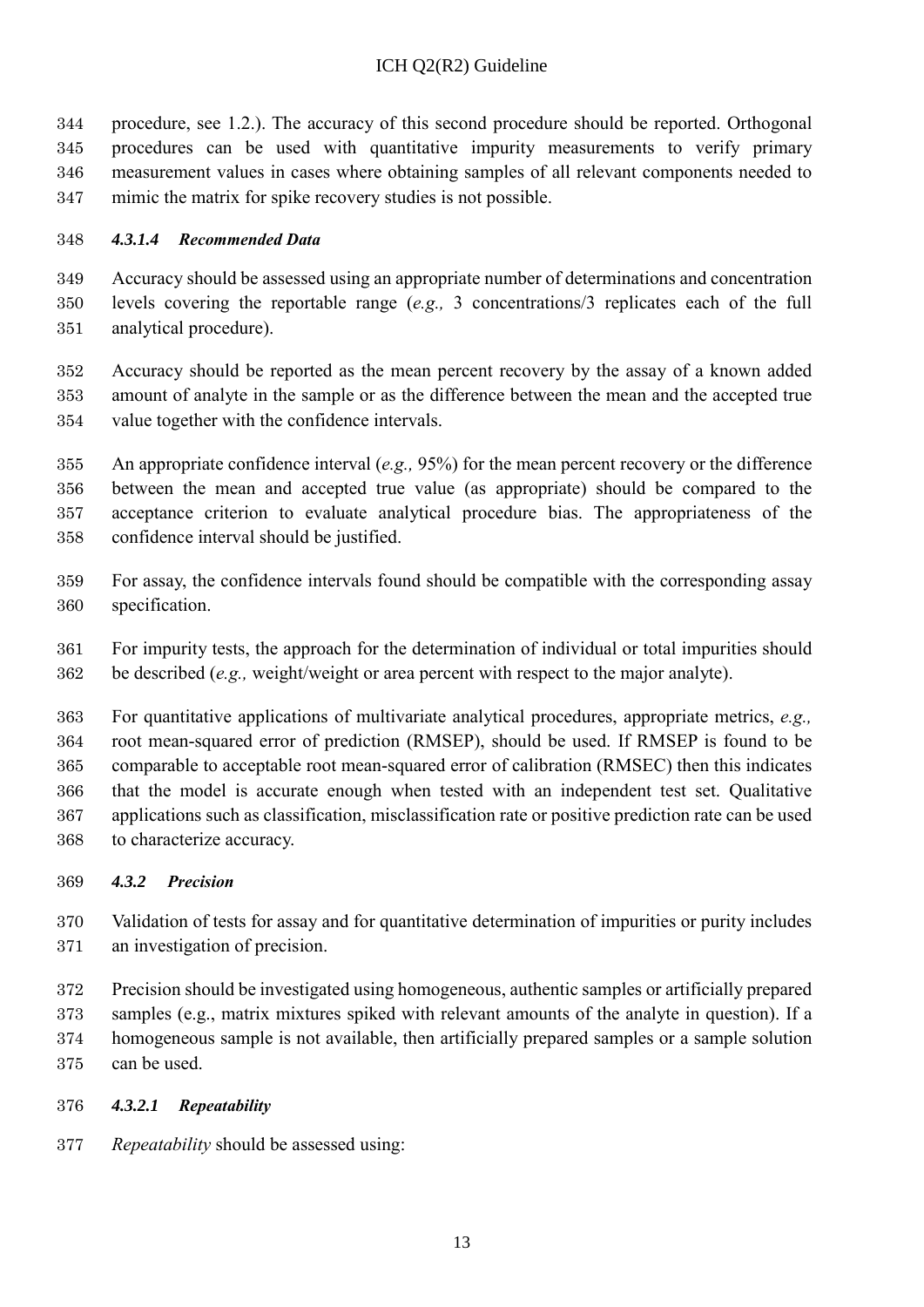a) a minimum of 9 determinations covering the reportable range for the procedure (e.g., 3 concentrations/3 replicates each);

or

b) a minimum of 6 determinations at 100% of the test concentration.

#### <span id="page-18-0"></span>*4.3.2.2 Intermediate Precision*

 The extent to which *intermediate precision* should be established depends on the circumstances under which the procedure is intended to be used. The applicant should establish the effects of random events on the precision of the analytical procedure. Typical variations to be studied include different days, environmental conditions, analysts and equipment, as relevant. Ideally, the variations tested should be based on and justified by using analytical procedure understanding from development and risk assessment (*ICH Q14*). Studying these effects individually is not necessary. The use of design of experiments studies is encouraged.

#### <span id="page-18-1"></span>*4.3.2.3 Reproducibility*

 *Reproducibility* is assessed by means of an inter-laboratory trial. Investigation of reproducibility is usually not required for regulatory submission but should be considered in cases of standardization of an analytical procedure, for instance, for inclusion of procedures in pharmacopoeias.

#### <span id="page-18-2"></span>*4.3.2.4 Recommended Data*

 The standard deviation, relative standard deviation (coefficient of variation) and confidence interval should be reported for each type of precision investigated and be compatible with the specification limits.

 Additionally, for multivariate analytical procedures, the routine metrics of RMSEP encompass accuracy and precision.

#### <span id="page-18-3"></span>*4.3.3 Combined approaches for accuracy and precision*

 An alternative to separate evaluation of accuracy and precision is to consider their total impact by assessing against a combined performance criterion. The approach should be reflective of the individual criteria that would have been established for accuracy and precision.

 Data generated during development may help determine the best approach and refine appropriate performance criteria to which combined accuracy and precision are compared.

 Combined accuracy and precision can be evaluated by use of a prediction interval (to assess the probability that the next reportable value falls within the acceptable range) or a tolerance interval (to assess the proportion of all future reportable values that will fall within the

acceptable range). Other approaches may be acceptable if justified.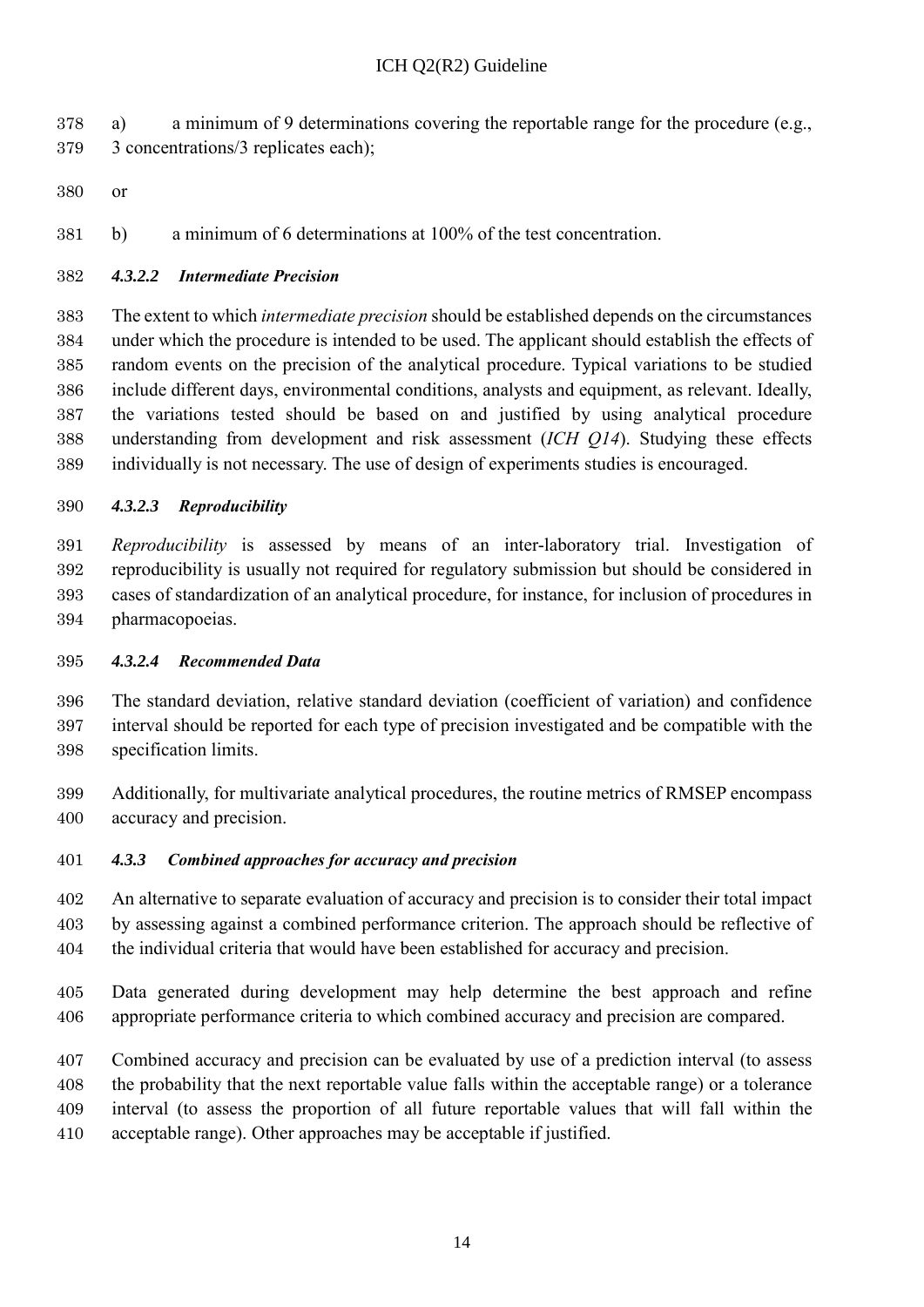#### <span id="page-19-0"></span>*4.3.3.1 Recommended Data*

 If a combined performance criterion is chosen, results should be reported as combined value to provide appropriate overall knowledge of the suitability of the analytical procedure. If relevant, the individual results for accuracy and precision should be provided as supplemental information. The approach used should be described.

#### <span id="page-19-1"></span>**4.4 Robustness**

 The evaluation of the analytical procedure's suitability within the intended operational environment should be considered during the development phase and depends on the type of procedure under study. Robustness testing should show the reliability of an analytical procedure with respect to deliberate variations in parameters. The robustness evaluation can be submitted as part of development data for an analytical procedure on a case-by-case basis or should be made available upon request.

For further details, see ICH Q14.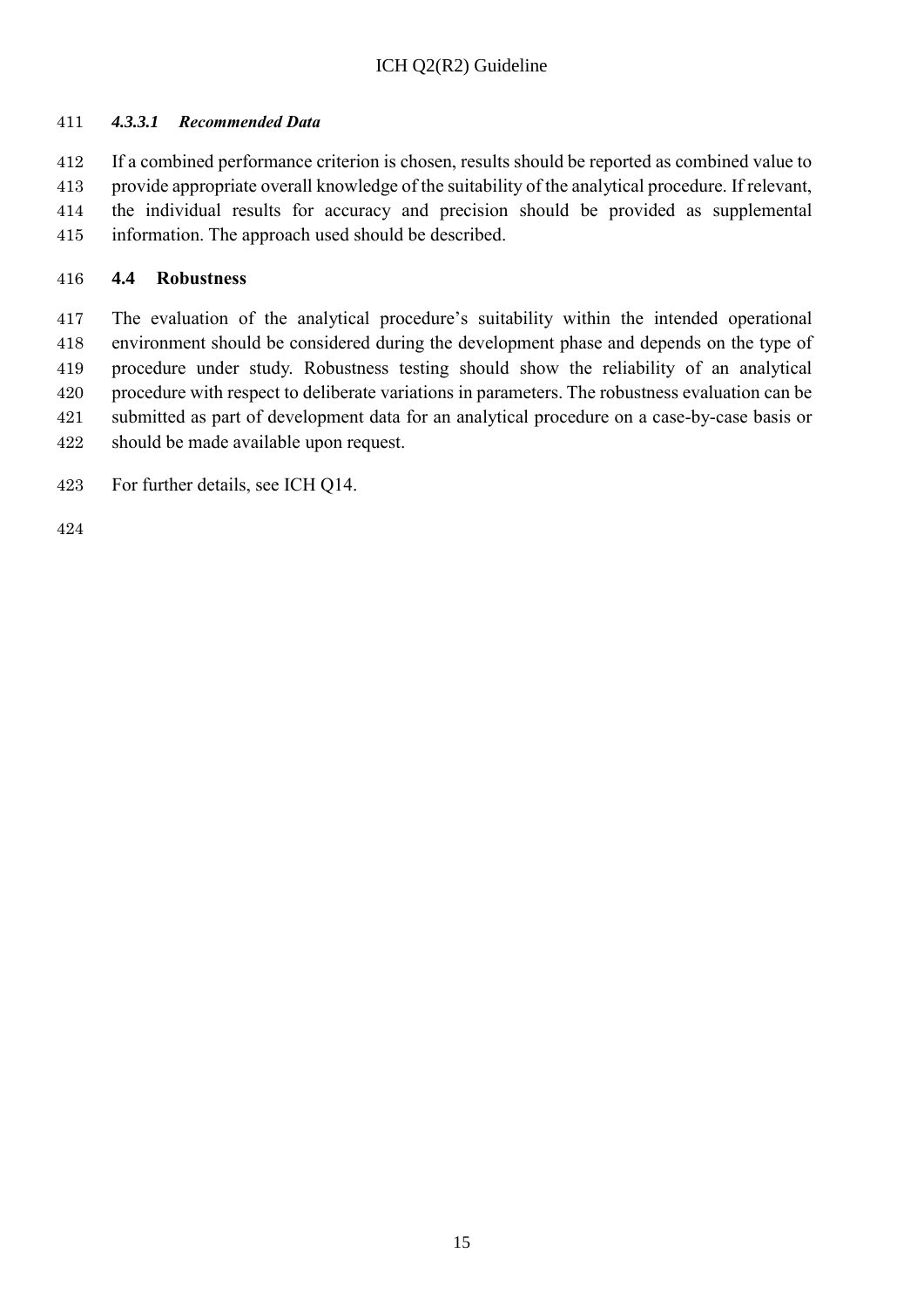### <span id="page-20-0"></span>**5 GLOSSARY**

### **ACCURACY**

 The accuracy of an analytical procedure expresses the closeness of agreement between the value which is accepted either as a conventional true value or as an accepted reference value and the value measured. (ICH Q2)

### **ANALYTICAL PROCEDURE**

 The analytical procedure refers to the way of performing the analysis. The analytical procedure description should include in detail the steps necessary to perform each analytical test. (ICH Q2)

### **ANALYTICAL PROCEDURE ATTRIBUTE**

A technology specific property that should be within an appropriate limit, range or distribution

to ensure the desired quality of the measured result. For example, attributes for chromatography

measurements may include peak symmetry factor and resolution. (ICH Q14)

### **ANALYTICAL PROCEDURE CONTROL STRATEGY**

 A planned set of controls derived from current analytical procedure understanding that ensures the analytical procedure performance and the quality of the measured result. (ICH Q14)

### **ANALYTICAL PROCEDURE PARAMETER**

 Any factor (including reagent quality) or analytical procedure operational step that can be varied continuously (e.g., flow rate) or specified at controllable, unique levels. (ICH Q14)

### **ANALYTICAL PROCEDURE VALIDATION STRATEGY**

 An analytical procedure validation strategy describes how to select the analytical procedure performance characteristics for validation. In the strategy, data gathered during development studies (e.g., using *MODR* or *PAR*) and system suitability tests (SSTs) can be applied to validation and an experimental scheme for future movements of parameters within an MODR/PAR can be predefined. (ICH Q14)

### **ANALYTICAL TARGET PROFILE (ATP)**

 A prospective summary of the performance characteristics describing the intended purpose and the anticipated performance criteria of an analytical measurement. (ICH Q14)

### **CALIBRATION MODEL**

- A model based on analytical measurements of known samples that relates the input data to a
- value for the property of interest (i.e., the model output). (ICH Q2)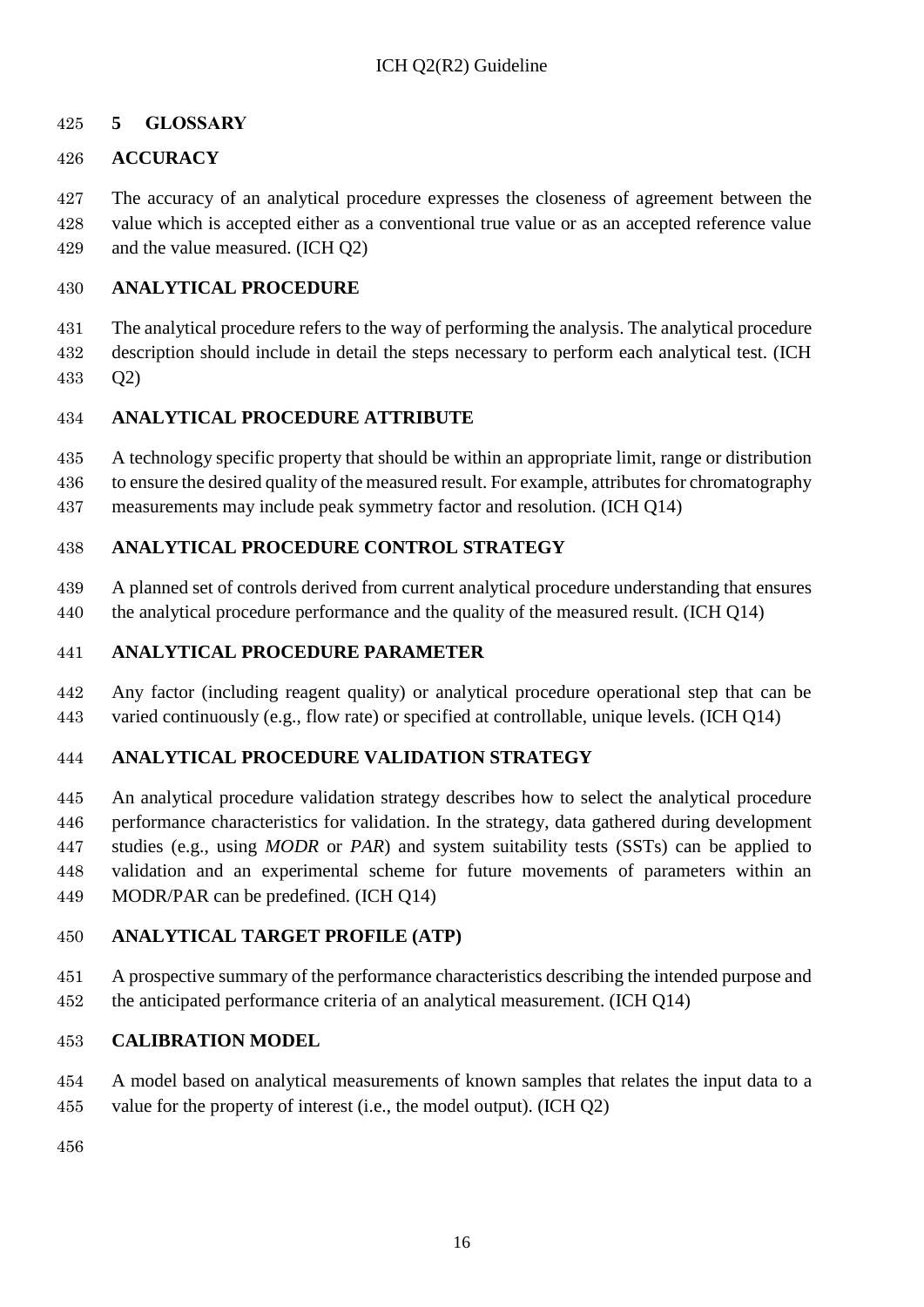### **CONTROL STRATEGY**

A planned set of controls, derived from current product and process understanding, that assures

- process performance and product quality. The controls can include parameters and attributes related to drug substance and drug product materials and components, facility and equipment operating conditions, in-process controls, finished product specifications, and the associated
- methods and frequency of monitoring and control. (ICH Q10)

#### **CO-VALIDATION**

 Demonstration that the analytical procedure meets its predefined performance criteria when used at different laboratories for the same intended purpose. Co-validation can involve all (full revalidation) or a subset (partial revalidation) of performance characteristics potentially impacted by the change in laboratories. (ICH Q2)

### **CRITICAL QUALITY ATTRIBUTE (CQA)**

 A physical, chemical, biological or microbiological property or characteristic that should be within an appropriate limit, range, or distribution to ensure the desired product quality. (ICH Q8)

#### **CROSS-VALIDATION**

Demonstration that two or more analytical procedures meet the same predefined performance

criteria and can therefore be used for the same intended purpose. (ICH Q2)

### **DETECTION LIMIT**

 The detection limit is the lowest amount of an analyte in a sample which can be detected but not necessarily quantitated as an exact value. (ICH Q2)

#### **DETERMINATION**

- The reported value(s) from single or replicate measurements of a single sample preparation as
- per the validation protocol. (ICH Q2)

### **ESTABLISHED CONDITIONS (ECs)**

 ECs are legally binding information considered necessary to assure product quality. As a consequence, any change to ECs necessitates a submission to the regulatory authority. (ICH Q12)

### **INTERMEDIATE PRECISION**

 Intermediate precision expresses within-laboratories variations. Factors to be considered should include potential sources of variability, for example, different days, different environmental conditions, different analysts and different equipment. (ICH Q2)

#### **KNOWLEDGE MANAGEMENT**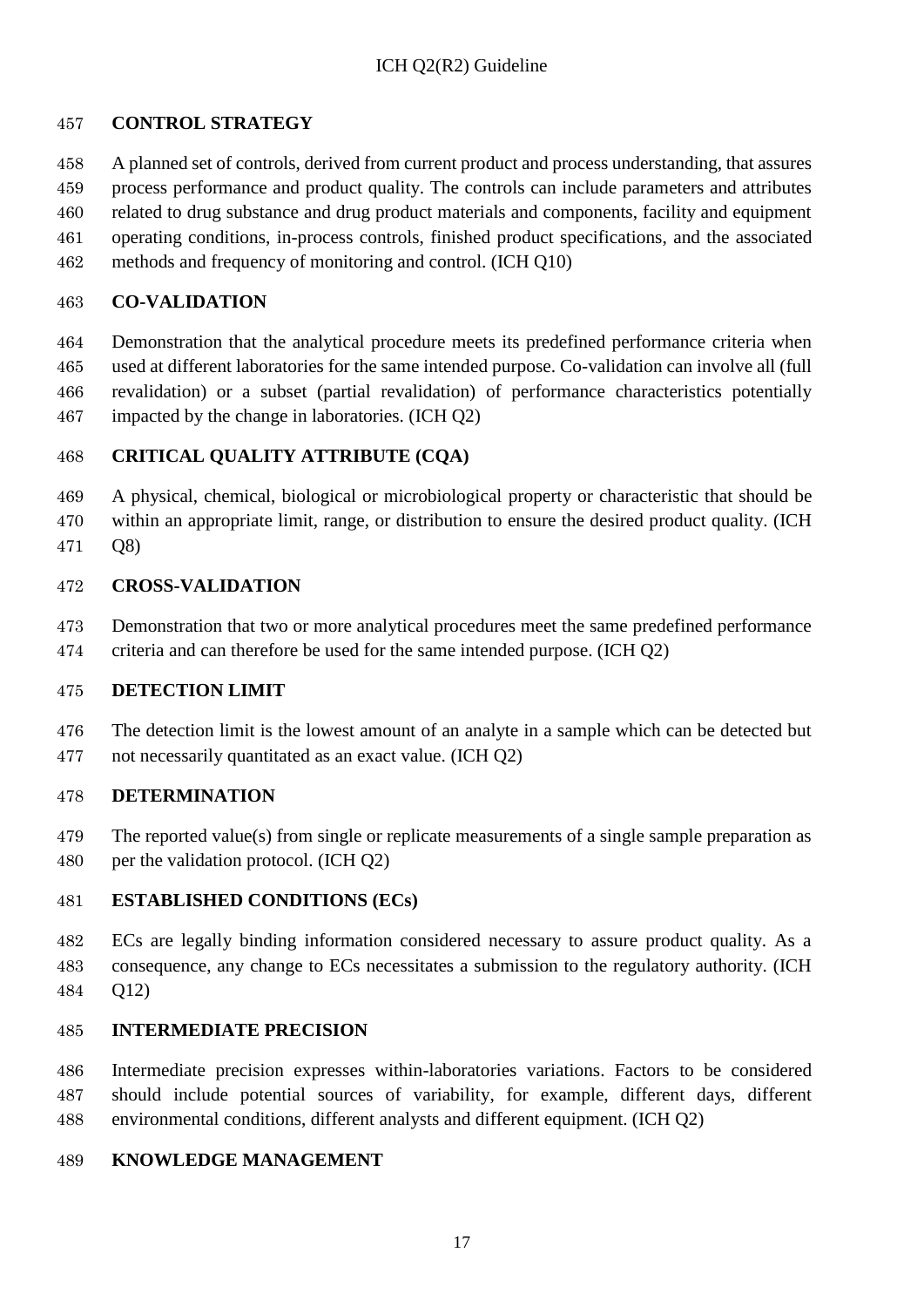- A systematic approach to acquiring, analysing, storing and disseminating information related
- to products, manufacturing processes and components. (ICH Q10)

### **METHOD OPERABLE DESIGN REGION (MODR)**

 A combination of analytical procedure parameter ranges within which the analytical procedure performance criteria are fulfilled and the quality of the measured result is assured. (ICH Q14)

### **ONGOING MONITORING**

 The collection and evaluation of analytical procedure performance data to ensure the quality of measured results throughout the analytical procedure lifecycle. (ICH Q14)

### **PERFORMANCE CHARACTERISTIC**

- A technology independent description of a characteristic to ensure the quality of the measured
- result. Typically, accuracy, precision, specificity/selectivity and range may be considered. The
- term was previously called VALIDATION CHARACTERISTIC. (ICH Q2)

### **PERFORMANCE CRITERION**

 An acceptance criterion describing a numerical range, limit or desired state to ensure the quality of the measured result. (ICH Q14)

### **PLATFORM ANALYTICAL PROCEDURE**

 A platform analytical procedure can be defined as a multi-product method suitable to test quality attributes of different products without significant change to its operational conditions, system suitability and reporting structure. This type of method would apply to molecules that are sufficiently alike with respect to the attributes that the platform method is intended to measure. (ICH Q2)

### **PRECISION**

 The precision of an analytical procedure expresses the closeness of agreement (degree of scatter) between a series of measurements obtained from multiple samplings of the same homogeneous sample under the prescribed conditions. Precision can be considered at three levels: repeatability, intermediate precision and reproducibility.

 The precision of an analytical procedure is usually expressed as the variance, standard deviation or coefficient of variation of a series of measurements. (ICH Q2)

# **PROVEN ACCEPTABLE RANGE FOR ANALYTICAL PROCEDURES (PAR)**

 A characterised range of an analytical procedure parameter for which operation within this range, while keeping other parameters constant, will result in an analytical measurement meeting relevant performance criteria. (ICH Q14)

### **QUALITY RISK MANAGEMENT**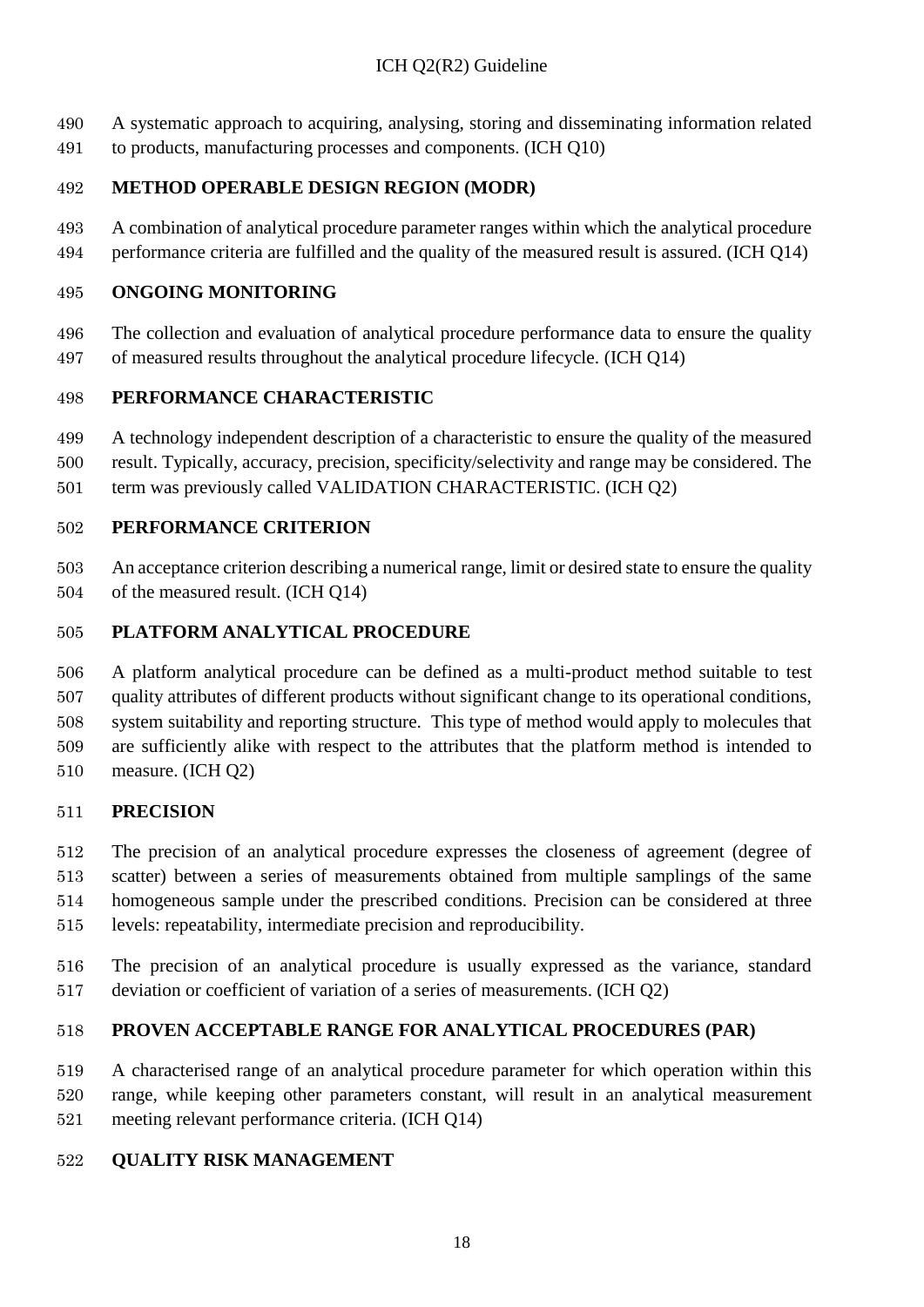A systematic process for the assessment, control, communication and review of risks to the quality of the drug (medicinal) product across the product lifecycle. (ICH Q9)

### **QUANTITATION LIMIT**

 The quantitation limit is the lowest amount of analyte in a sample which can be quantitatively determined with suitable precision and accuracy. The quantitation limit for an analytical procedure should not be more than the reporting threshold. The quantitation limit is a parameter used for quantitative assays for low levels of compounds in sample matrices, and, particularly,

is used for the determination of impurities and/or degradation products. (ICH Q2)

### **RANGE**

 The range of an analytical procedure is the interval between the lowest and the highest reportable results in which the analytical procedure has a suitable level of precision, accuracy and response. (ICH Q2)

### **REPORTABLE RANGE**

 The reportable range of an analytical procedure includes all values from the lowest to the highest reportable result for which there is a suitable level of precision and accuracy. Typically, the reportable range is given in the same unit as the specification. (ICH Q2)

### **WORKING RANGE**

 The working range of an analytical procedure is the lowest and the highest concentration that the analytical procedure provides meaningful results. Working ranges may be different before sample preparation (sample working range) and when presented to the analytical instrument (instrument working range). (ICH Q2)

### **REAL TIME RELEASE TESTING (RTRT)**

 The ability to evaluate and ensure the quality of the in-process and/or final product based on process data, which typically include a valid combination of measured material attributes and process controls. (ICH Q8)

### **REPEATABILITY**

 Repeatability expresses the precision under the same operating conditions over a short interval of time. Repeatability is also termed intra-assay precision. (ICH Q2)

### **REPORTABLE RESULT**

 The result as generated by the analytical procedure after calculation or processing and applying the described sample replication. (ICH Q2)

### **REPRODUCIBILITY**

- Reproducibility expresses the precision between laboratories (e.g., inter-laboratory studies,
- usually applied to standardization of methodology). (ICH Q2)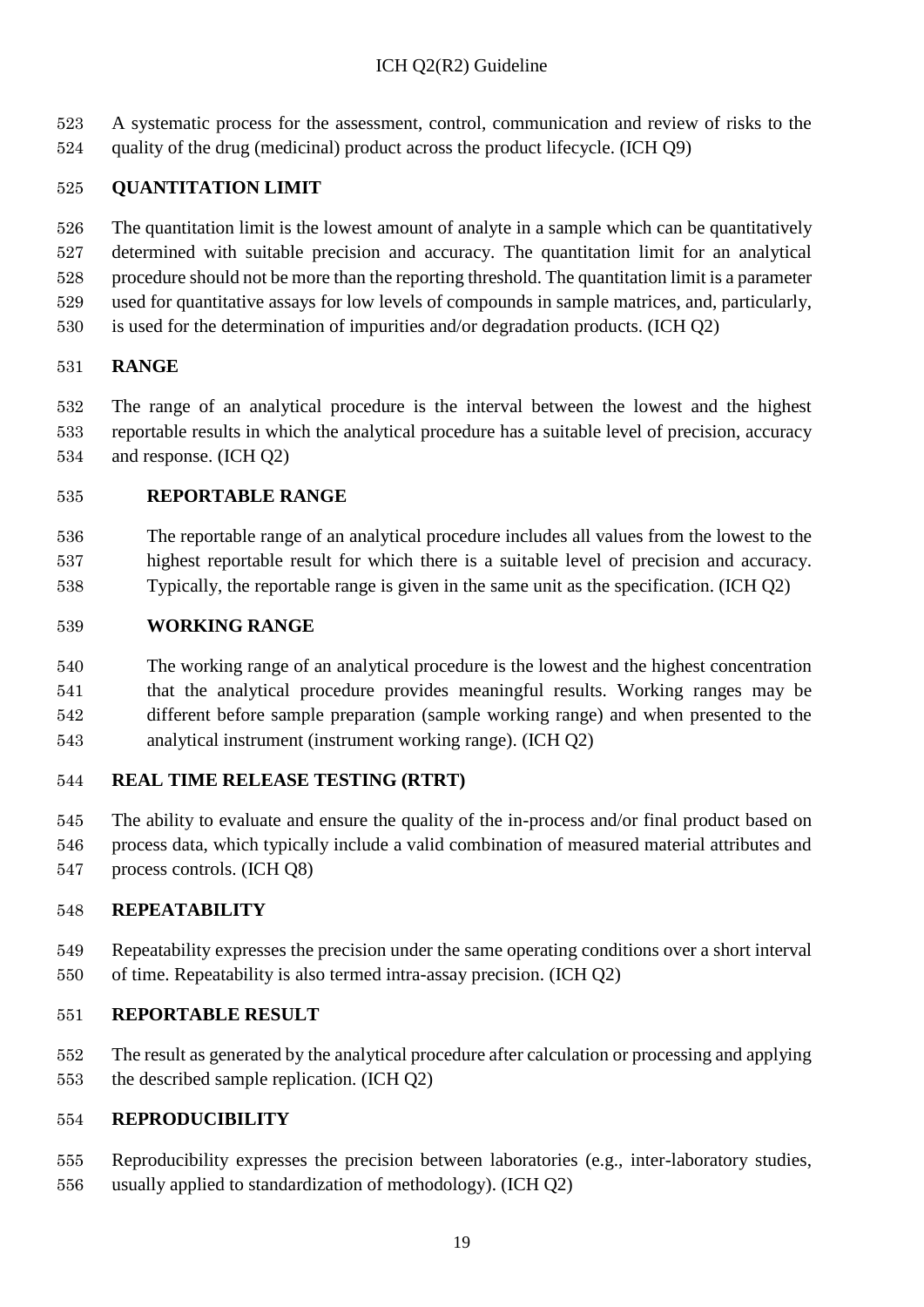#### **RESPONSE**

 The response of an analytical procedure is its ability (within a given range) to obtain a signal which is effectively related to the concentration (amount) of analyte in the sample by some known mathematical function. (ICH Q2)

#### **REVALIDATION**

 Demonstration that an analytical procedure is still fit for its intended purpose after a change to the product, process or the analytical procedure itself. Revalidation can involve all (full revalidation) or a subset (partial revalidation) of performance characteristics. (ICH Q2)

#### **ROBUSTNESS**

 The robustness of an analytical procedure is a measure of its capacity to meet the expected performance requirements during normal use. Robustness is tested by deliberate variations of analytical procedure parameters. (ICH Q14)

#### **SAMPLE SUITABILITY ASSESSMENT**

 A sample or sample preparation is considered suitable if the measurement response on the sample satisfies pre-defined acceptance criteria for the analytical procedure attributes that have been developed for the validated analytical procedure. Sample suitability is a pre-requisite for the validity of the result along with a satisfactory outcome of the system suitability test. Sample suitability generally consists of the assessment of the similarity of the response between a standard and the test sample and may include a requirement of no interfering signals arising from the sample matrix. (ICH Q14)

#### **SPECIFICITY/SELECTIVTY**

 Specificity and selectivity are both terms to describe the extent to which other substances interfere with the determination of a substance according to a given analytical procedure. Such other substances might include impurities, degradation products, related substances, matrix or other components present in the operating environment. Specificity is typically used to describe the ultimate state, measuring unequivocally a desired analyte. Selectivity is a relative term to describe to which extent particular analytes in mixtures or matrices can be measured without interferences from other components of similar behaviour. (ICH Q2)

#### **SYSTEM SUITABILITY TEST (SST)**

 These tests are developed and used to verify that the measurement system and the analytical operations associated with the analytical procedure are adequate for the intended analysis and increase the detectability of potential failures (ICH Q14)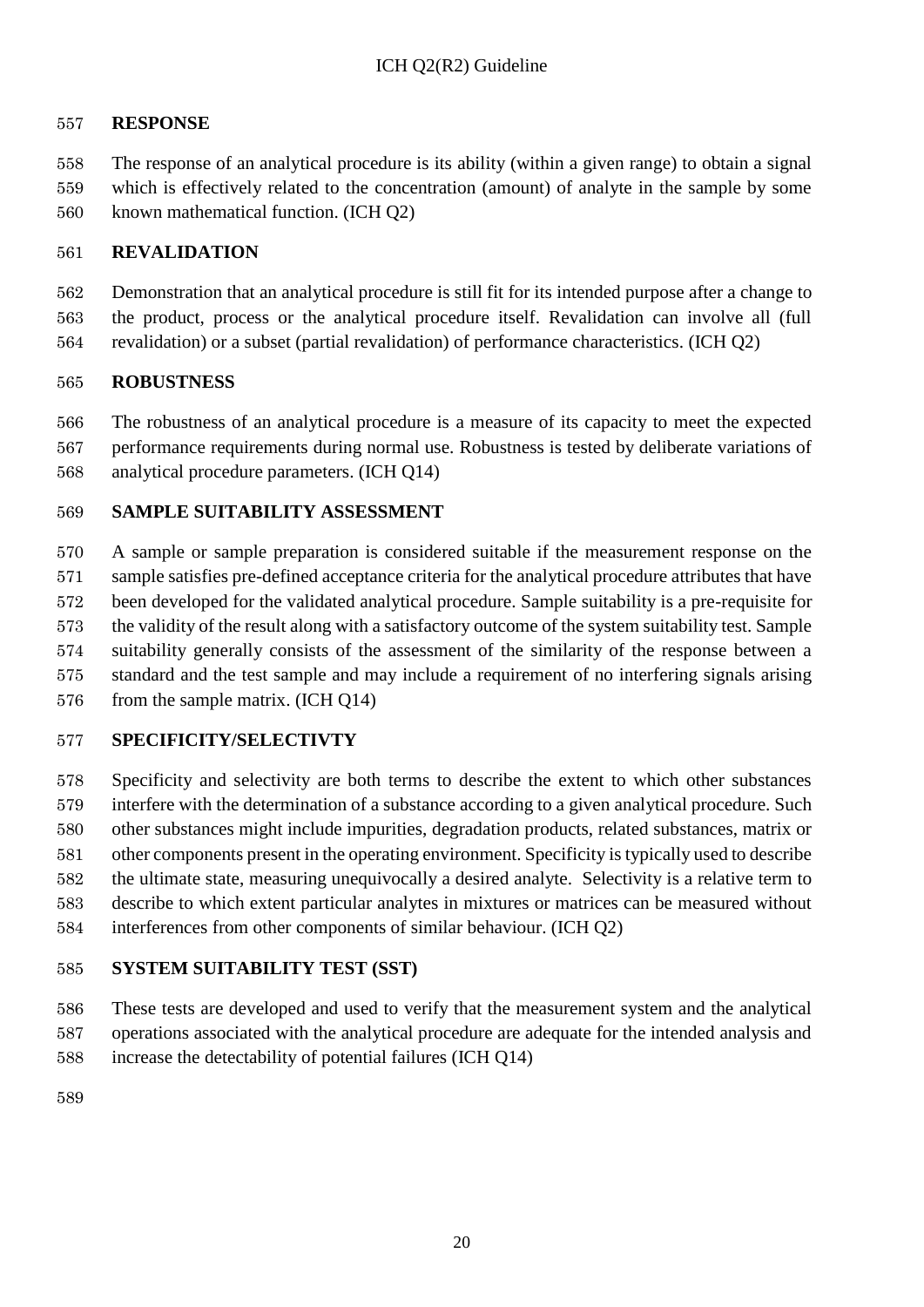### **TOTAL ANALYTICAL ERROR**

 Total analytical error (TAE) represents the overall error in a test result that is attributed to imprecision and inaccuracy. TAE is the combination of both, systematic error of the procedure and random measurement error. (ICH Q14)

#### **VALIDATION STUDY**

 An evaluation of prior knowledge, data or deliberate experiments to determine the suitability of an analytical procedure for its intended purpose. (ICH Q2)

#### **VALIDATION TEST**

 Validation tests are deliberate experiments designed to authenticate the suitability of an analytical procedure for its intended purpose. (ICH Q2)

### **MULTIVARIATE GLOSSARY**

### **CALIBRATION DATA SET**

 A set of data with matched known characteristics and measured analytical results, that spans the desired operational range. (ICH Q2)

#### **DATA TRANSFORMATION**

 Mathematical operation on model input data to assume better correlation with the output data and simplify the model structure. (ICH Q14)

### **INDEPENDENT SAMPLE**

 Independent samples are samples not included in the calibration set of a multivariate model. Independent samples can come from the same batch from which calibration samples are selected. (ICH Q2)

### **INTERNAL TESTING**

 Internal testing is a process of checking if unique samples processed by the model yield the correct predictions (qualitative or quantitative).

Internal testing serves as means to establish the optimal number of latent variables, estimate

the standard error and detect potential outliers. Internal testing is preferably done by using

samples not included in the calibration set. Alternatively, internal testing can be done using a

subset of calibration samples, while temporarily excluding them from the model calculation.

(ICH Q2)

### **INTERNAL TEST SET**

 A set of data obtained from samples that have physical and chemical characteristics that span a range of variabilities similar to the samples used to construct the calibration set. (ICH Q14)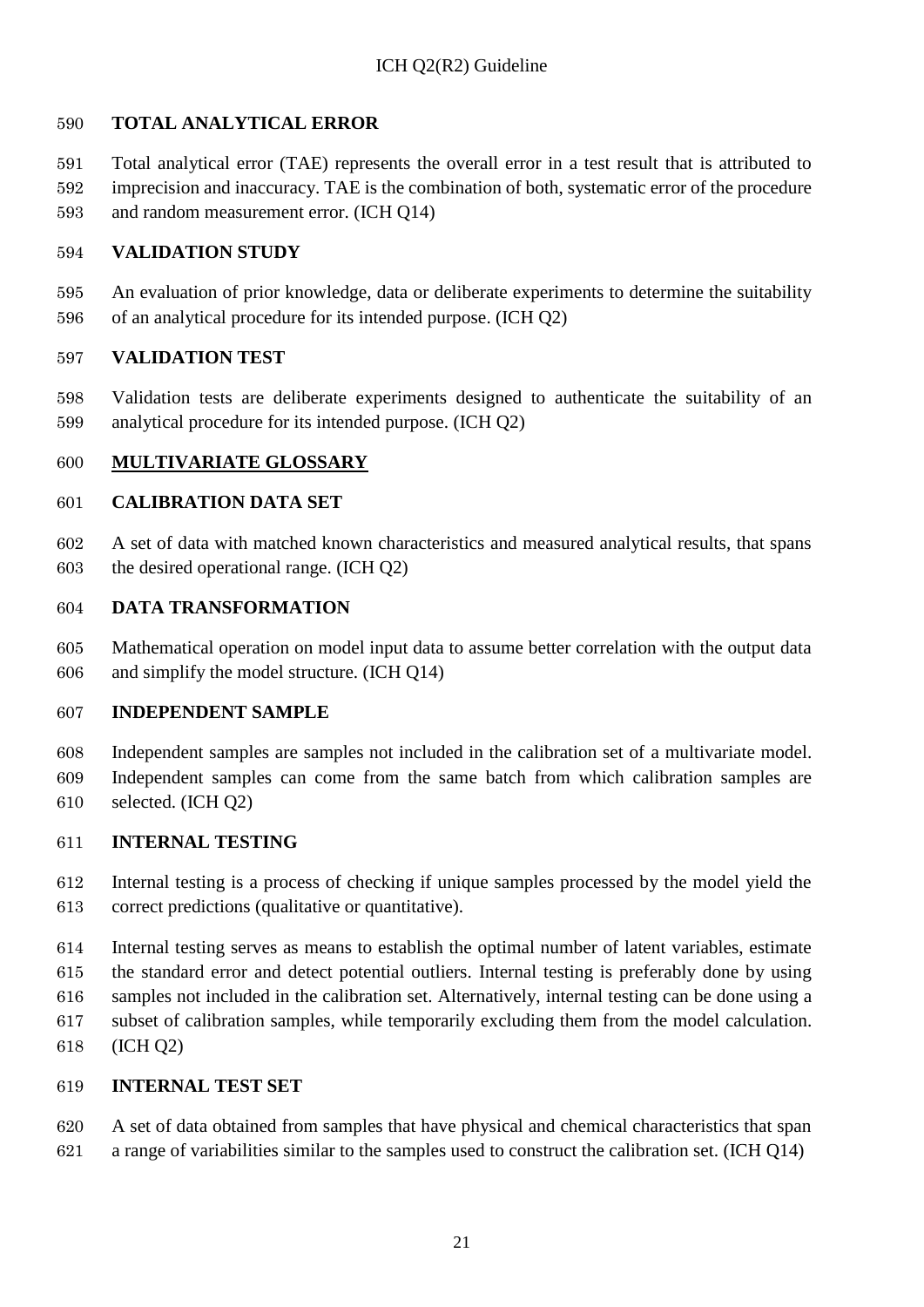### **LATENT VARIABLES**

 Mathematically derived variables that are directly related to measured variables and are used in further processing. (ICH Q2)

#### **MODEL VALIDATION**

 The process of determining the suitability of a model by challenging it with independent test data and comparing the results against prespecified criteria. For quantitative models, validation involves confirming the calibration model's performance with an independent dataset. For identification libraries, validation involves analysing samples (a.k.a., challenge samples) not represented in the library to demonstrate the discriminative ability of the library model. (ICH Q2)

#### **MODEL MAINTENANCE**

Safeguards over the lifecycle of a multivariate model to ensure continued model performance,

 often including outlier diagnostics and resulting actions for model redevelopment or change in the maintenance plans. (ICH Q14)

### **MULTIVARIATE ANALYTICAL PROCEDURE**

 An analytical procedure where a result is determined through a multivariate calibration model utilizing more than one input variable. (ICH Q2)

#### **OUTLIER DIAGNOSTIC**

 Tests that can identify unusual or atypical data in a multivariate analytical procedure. (ICH Q14)

#### **REFERENCE PROCEDURE**

 A separate analytical procedure used to obtain the reference values of the calibration and validation samples for a multivariate analytical procedure. (ICH Q2)

#### **REFERENCE SAMPLE**

 A sample representative of the test sample with a known value for the property of interest, used for calibration. (ICH Q14)

### **VALIDATION SET**

- A set of data used to give an independent assessment of the performance of the calibration model, ideally over a similar operating range. (ICH Q14)
- 

### <span id="page-26-0"></span>**6 References**

- ICH Q14 Analytical Procedure Development
-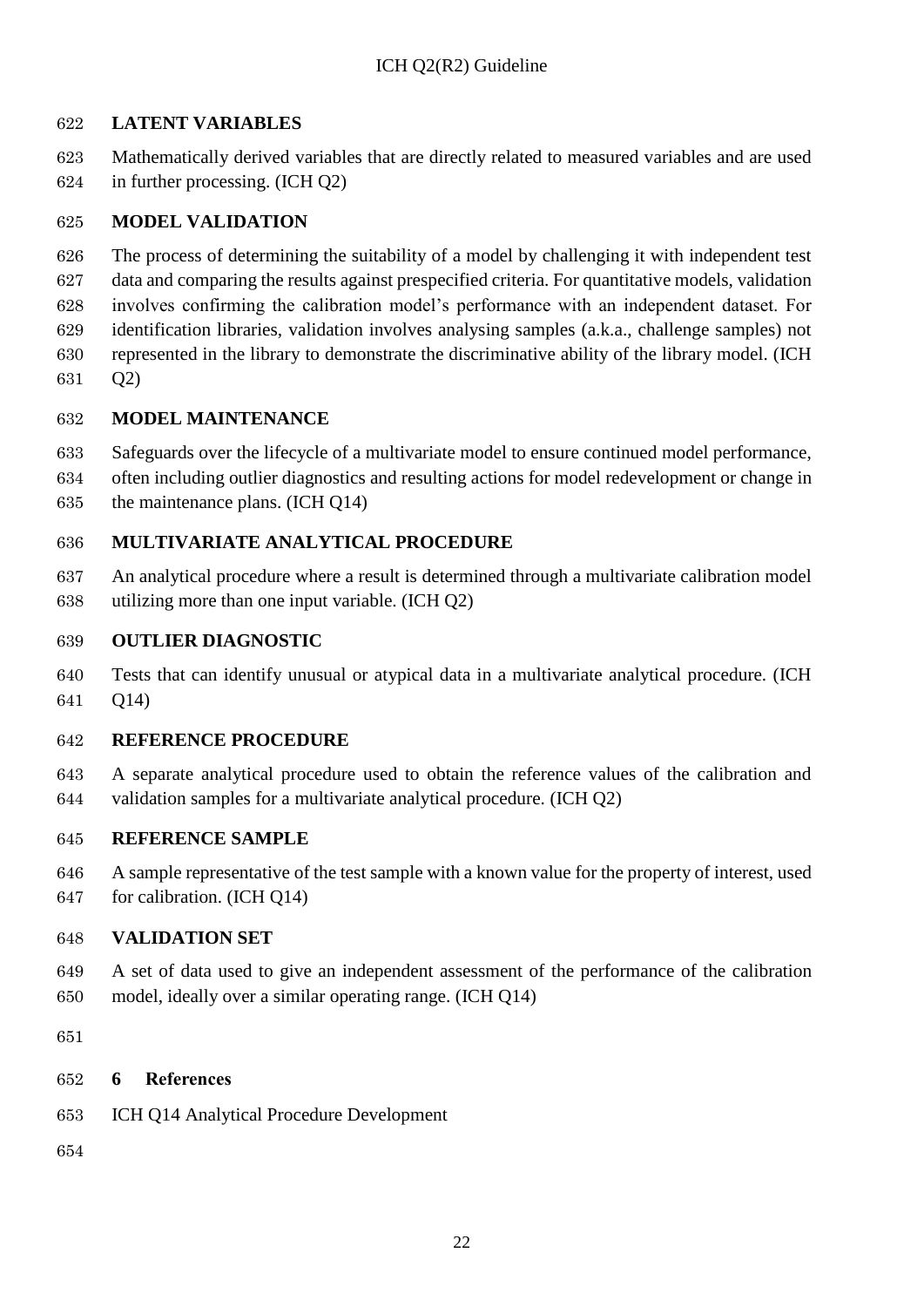### <span id="page-27-0"></span>**7 ANNEX 1 SELECTION OF VALIDATION TESTS**

 **Figure 2: Selection of validation tests based on the objective of the analytical procedure** 



\* May not be needed for limit test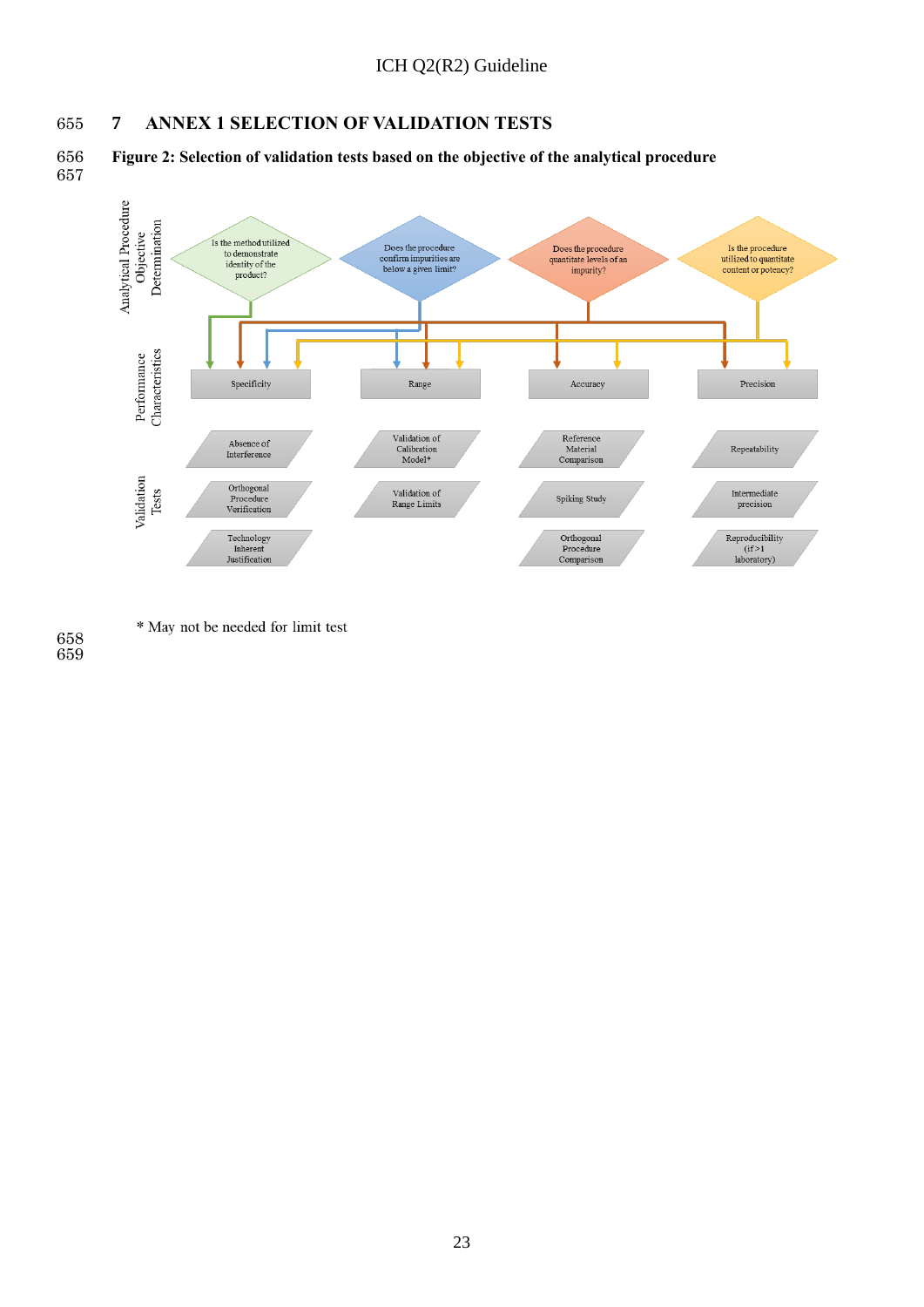# <span id="page-28-0"></span>660 **8 ANNEX 2 ILLUSTRATIVE EXAMPLES FOR ANALYTICAL TECHNIQUES**

| Technique                     | <b>Separation techniques (HPLC,</b><br>GC, CE) for impurities or<br>assay                                                       | <b>Separation techniques with</b><br>Relative Area Quantitation, e.g.,<br>product-related substances such as<br>charge variants |  |
|-------------------------------|---------------------------------------------------------------------------------------------------------------------------------|---------------------------------------------------------------------------------------------------------------------------------|--|
| Performance<br>characteristic | Validation study methodology                                                                                                    |                                                                                                                                 |  |
| Specificity /<br>Selectivity  | Absence of relevant interference:<br>With DS, DP, buffer, or<br>appropriate matrix, and between<br>individual peaks of interest | Absence of relevant interference:<br>With DS, DP, buffer, or appropriate<br>matrix, and between individual peaks<br>of interest |  |
|                               | Spiking with known impurities /<br>excipients<br>or                                                                             | Demonstration of stability-indicating<br>properties through appropriate forced<br>degradation samples if necessary.             |  |
|                               | By comparison of impurity<br>profiles by a secondary method                                                                     |                                                                                                                                 |  |
|                               | Demonstration of stability-<br>indicating properties through<br>appropriate forced degradation<br>samples, if necessary.        |                                                                                                                                 |  |
| Precision                     | Repeatability:<br>or 6 times at $100\%$ level, considering peak(s) of interest                                                  | Replicate measurements with 3 times 3 levels across the reportable range                                                        |  |
|                               | Intermediate precision:<br>Across e.g., days, environmental conditions, analysts, equipment                                     |                                                                                                                                 |  |
| Accuracy                      | For Assay:<br>Comparison with suitably<br>characterized material (e.g.,<br>standard)                                            | Comparison with well-defined<br>secondary procedure and/or well-<br>defined material (e.g., reference<br>materials)             |  |
|                               | <b>or</b><br>Comparison with well-defined<br>secondary procedure                                                                | and/or, accuracy can be inferred once<br>precision, linearity and specificity<br>have been established.                         |  |
|                               | For impurities or related<br>substances:                                                                                        | and/or if needed,<br>Spike/Recovery experiments with                                                                            |  |
|                               | Spiking/Recovery experiments<br>with impurities                                                                                 | forced degradation samples and/or<br>well-defined material                                                                      |  |
|                               | Comparison of impurity profiles<br>with well-defined secondary<br>procedure                                                     |                                                                                                                                 |  |

# 661 **Table 3: Examples for Quantitative separation techniques**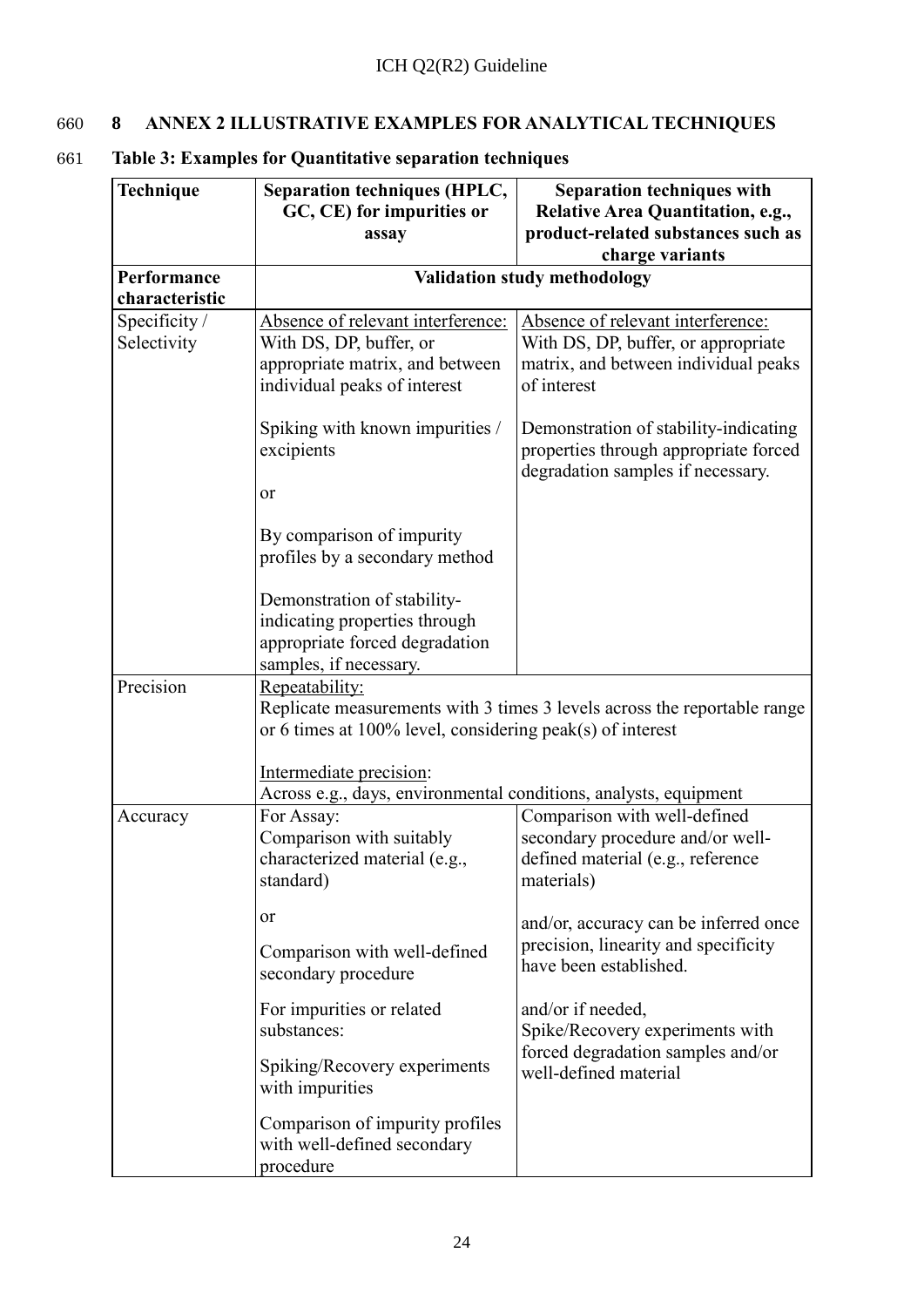| Technique                                                                                     | <b>Separation techniques (HPLC,</b>                                                                                                                                               | <b>Separation techniques with</b>                                                                                                                  |
|-----------------------------------------------------------------------------------------------|-----------------------------------------------------------------------------------------------------------------------------------------------------------------------------------|----------------------------------------------------------------------------------------------------------------------------------------------------|
|                                                                                               | GC, CE) for impurities or<br>assay                                                                                                                                                | Relative Area Quantitation, e.g.,<br>product-related substances such as                                                                            |
|                                                                                               |                                                                                                                                                                                   | charge variants                                                                                                                                    |
| Performance                                                                                   |                                                                                                                                                                                   | <b>Validation study methodology</b>                                                                                                                |
| characteristic                                                                                |                                                                                                                                                                                   |                                                                                                                                                    |
| Reportable                                                                                    | Validation of calibration model                                                                                                                                                   | Validation of calibration model across                                                                                                             |
| Range                                                                                         | across the range:                                                                                                                                                                 | the range:                                                                                                                                         |
|                                                                                               |                                                                                                                                                                                   | Linearity: between measured                                                                                                                        |
|                                                                                               | Linearity: Dilution of the                                                                                                                                                        | (observed) relative result versus                                                                                                                  |
|                                                                                               | analytes of interest over the                                                                                                                                                     | theoretically expected relative result                                                                                                             |
|                                                                                               | expected procedure range, at                                                                                                                                                      | across specification range(s); e.g., by                                                                                                            |
|                                                                                               | least 5 points                                                                                                                                                                    | spiking or degrading material                                                                                                                      |
|                                                                                               | Validation of lower range limits<br>(for purity only): QL, DL<br>through one selected<br>methodology, e.g., signal-to-<br>noise determination                                     | Validation of lower range limits: QL<br>(and DL) through selected<br>methodology from Section 5.2 (e.g.,<br>signal-to-noise determination).        |
| Robustness<br>(performed as<br>part of analytical<br>procedure<br>development as<br>per $Q14$ | Deliberate variations of test and sample preparation conditions, for<br>pH, columns, capillaries, temperature, extraction time,<br>Stability of SST, test and reference solutions | Deliberate variation of parameters and stability of test conditions, e.g.,<br>example mobile phase, separation buffer, carrier gas composition and |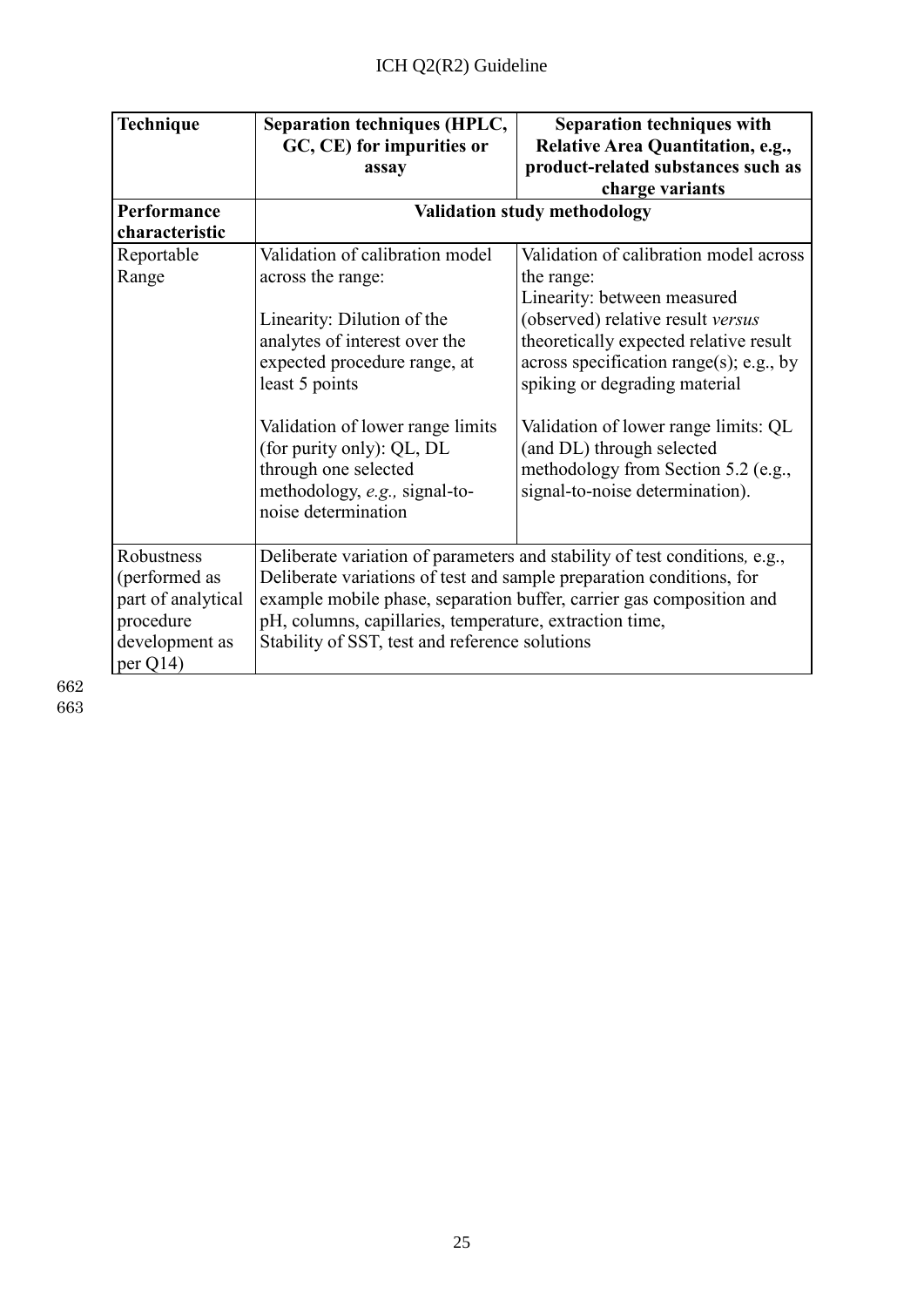### 664 **Table 4: Example for Elemental Impurities by ICP-OES or ICP-MS as purity test** 665

| Technique          | Elemental Impurities by ICP-OES or ICP-MS as purity test                                                                                                         |
|--------------------|------------------------------------------------------------------------------------------------------------------------------------------------------------------|
| Performance        | Validation study methodology                                                                                                                                     |
| characteristic     |                                                                                                                                                                  |
| Specificity/       | Spiking experiments of elements into matrix and demonstration of                                                                                                 |
| Selectivity        | sufficient non-interference and verification of accuracy/recovery:                                                                                               |
|                    | with the presence of components $(e.g.,$ carrier gas, impurities, matrix)                                                                                        |
|                    | or justification through technology/prior knowledge (e.g., specificity of                                                                                        |
|                    | technology for certain isotopes)                                                                                                                                 |
| Precision          | Repeatability:                                                                                                                                                   |
|                    | Replicate measurements with 3 times 3 levels across the reportable range<br>or 6 times at 100% level, considering signals of interest                            |
|                    | Intermediate precision:                                                                                                                                          |
|                    | e.g., across days, environmental conditions, analysts, equipment                                                                                                 |
| Accuracy           | Spiking/Recovery experiments with impurities                                                                                                                     |
|                    |                                                                                                                                                                  |
|                    | or                                                                                                                                                               |
|                    | Comparison of impurity profiles with well-defined secondary procedure                                                                                            |
| Reportable Range   | Validation of working range:                                                                                                                                     |
|                    |                                                                                                                                                                  |
|                    | Linearity: Dilution of the analytes of interest over the expected procedure<br>range, at least 5 points, can be combined with multi-level accuracy<br>experiment |
|                    | Validation of lower range (for impurities only): QL, DL through one<br>selected methodology                                                                      |
| Robustness         | Deliberate variation of parameters and stability of test conditions:                                                                                             |
| (performed as      | Sample digestion technique and preparation, nebulizer and sheath flow                                                                                            |
| part of analytical | settings, plasma settings                                                                                                                                        |
| procedure          |                                                                                                                                                                  |
| development as     |                                                                                                                                                                  |
| per Q14)           |                                                                                                                                                                  |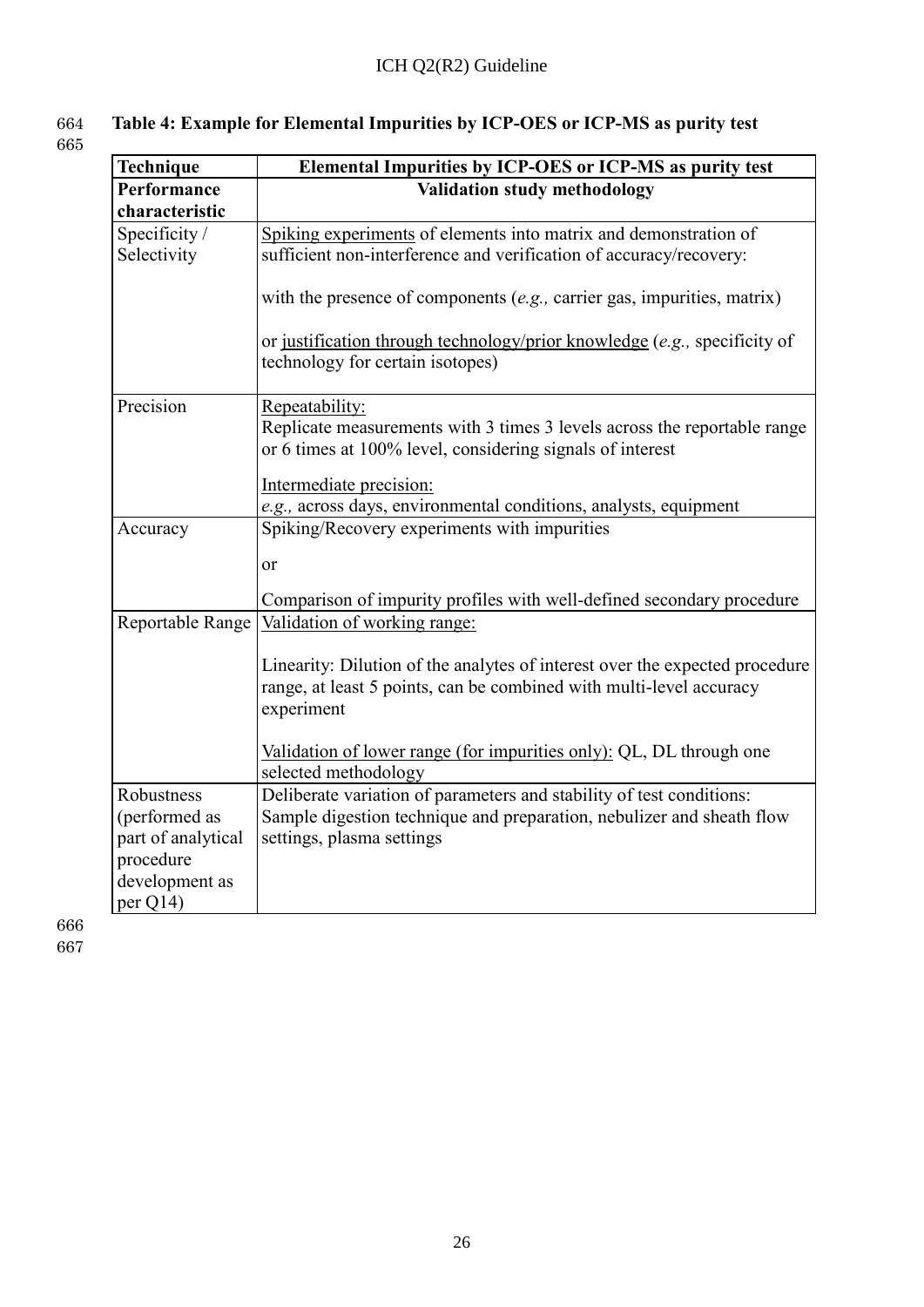#### 668 **Table 5: Example for Dissolution with HPLC as product performance test for an** 669 **immediate release dosage form**

| Technique        | Dissolution with HPLC as product performance test for an immediate |                                          |
|------------------|--------------------------------------------------------------------|------------------------------------------|
|                  | release dosage form                                                |                                          |
| Performance      | <b>Demonstration of performance</b>                                | <b>Validation testing methodology</b>    |
| characteristic   | of dissolution step                                                | Typically demonstrated with final        |
|                  | Typically demonstrated with                                        | procedure                                |
|                  | development data                                                   |                                          |
| Specificity/Sele | Discriminatory power:                                              | Absence of interference                  |
| ctivity          | Demonstration of sufficiently                                      | Demonstration of non-interference        |
|                  | different dissolution of acceptable                                | with excipients and dissolution media    |
|                  | versus non-acceptable batches                                      | likely to impact the quantification of   |
|                  |                                                                    | the main analyte                         |
| Precision        | Precision and intermediate                                         | Precision and Intermediate Precision:    |
|                  | precision:                                                         | Demonstration with a homogeneous         |
|                  | Repeated dissolution experiments                                   | sample from one dissolved tablet,        |
|                  | of a well-characterized product                                    | e.g., several samples drawn from the     |
|                  | batch representative for the                                       | same vessel, after analyte in sample     |
|                  | manufacturing process.<br>Note: The study will allow a             | has been fully solubilized               |
|                  | combined assessment of product                                     |                                          |
|                  | and analytical variations                                          |                                          |
| Accuracy         | (Not applicable for dissolution                                    | <b>Spiking Study:</b>                    |
|                  | step)                                                              | Add known amounts of the drug            |
|                  |                                                                    | reference substance to the dissolution   |
|                  |                                                                    | vessel containing excipient mixture      |
|                  |                                                                    | in dissolution media and calculate       |
|                  |                                                                    | recovery within defined working          |
|                  |                                                                    | range.                                   |
| Reportable       | (Not applicable for dissolution                                    | Validation of calibration model          |
| Range            | step)                                                              | across the range                         |
|                  |                                                                    | Linearity:                               |
|                  |                                                                    | Demonstrate linearity from sample        |
|                  |                                                                    | concentrations (as presented to          |
|                  |                                                                    | quantitative measurement) in the         |
|                  |                                                                    | range of $Q-45%$ up to 120% of the       |
|                  |                                                                    | content stated on the label, for         |
|                  |                                                                    | immediate-release solid dosage<br>forms. |
|                  |                                                                    |                                          |
|                  |                                                                    | If lower concentration ranges are        |
|                  |                                                                    | close to $QL$ :                          |
|                  |                                                                    | Validation of lower range limits, see    |
|                  |                                                                    | separation techniques                    |
| Robustness       | Justification of the selection of the                              | Deliberate variation of parameters of    |
| (done as part of | dissolution procedure parameters,                                  | the quantitative procedure, see          |
| analytical       | e.g., medium composition buffer or                                 | separation technique                     |
| procedure        | surfactant concentration, use of                                   |                                          |
| development as   | sinkers, pH, deaeration, volume,                                   |                                          |
| per $Q14$        | agitation rate, sampling time                                      |                                          |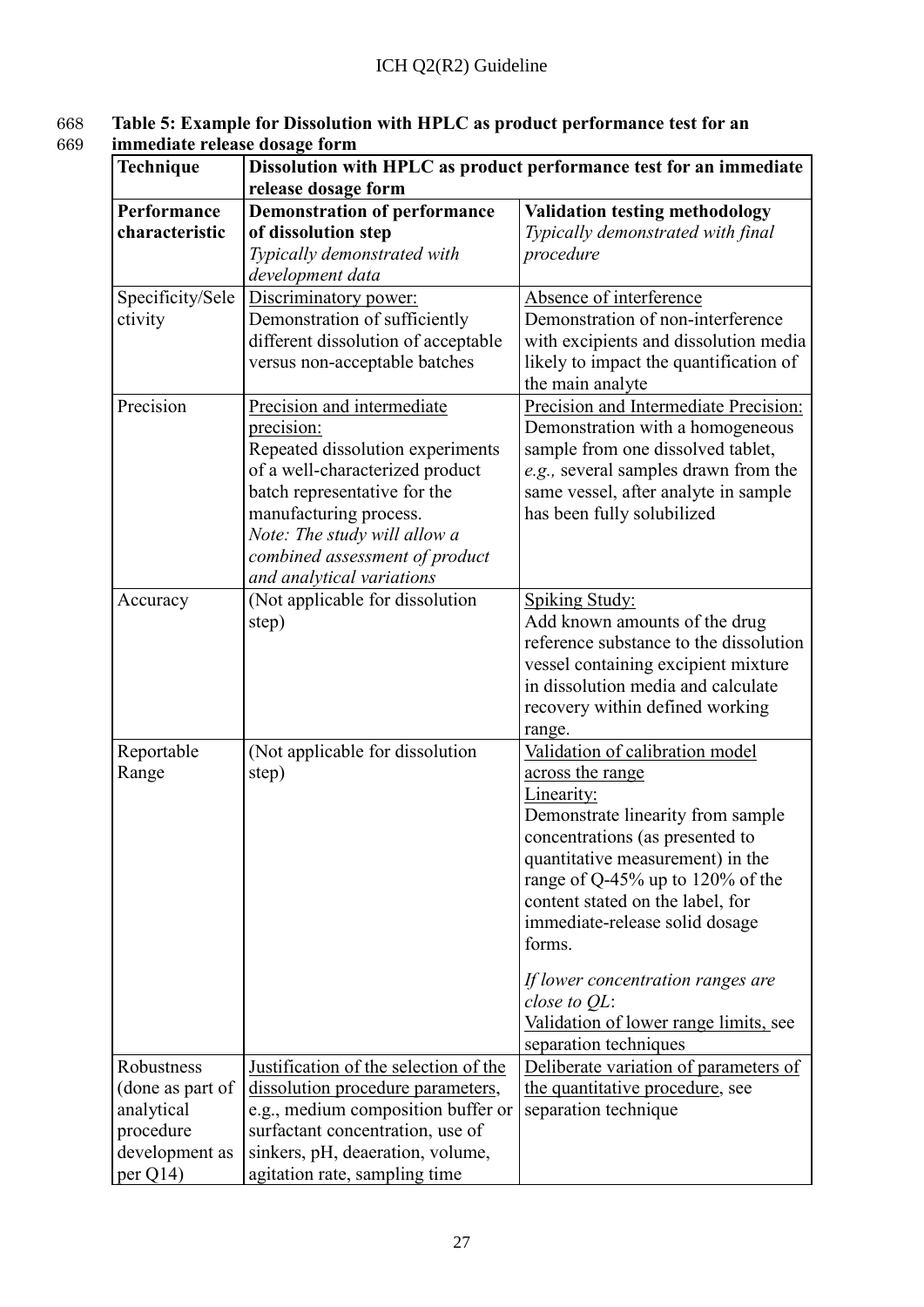| Technique                  | Quantitative <sup>1</sup> H-NMR (internal standard method) for the Assay of |  |
|----------------------------|-----------------------------------------------------------------------------|--|
|                            | an API                                                                      |  |
| Performance                | <b>Validation testing methodology</b>                                       |  |
| characteristic             |                                                                             |  |
| Specificity /              | Absence of interference:                                                    |  |
| Selectivity                | Identify a signal which is representative for the analyte and does not      |  |
|                            | show interference with potential baseline artefacts, residual water or      |  |
|                            | solvent signals, related structure impurities or other impurities, internal |  |
|                            | standards, non-target major component or potential isomers/forms.           |  |
| Precision                  | Repeatability:                                                              |  |
|                            | Replicate measurements of at least 6 independent preparations at 100%       |  |
|                            | level                                                                       |  |
|                            |                                                                             |  |
|                            | Intermediate Precision:                                                     |  |
|                            | Not necessary to be conducted on target analyte (justified by technology    |  |
|                            | principle, as typically verified through instrument calibration with a      |  |
|                            | standard sample)                                                            |  |
| Accuracy                   | Reference material comparison                                               |  |
|                            | verify with sample of known purity                                          |  |
| Reportable Range           | Technology inherent justification:                                          |  |
|                            | Not necessary as the integral areas are directly proportional to the        |  |
|                            | amount (mole) of reference standard and analyte.                            |  |
| Robustness                 | Deliberate variation of parameters, e.g.,                                   |  |
| (performed as              | Temperature,                                                                |  |
| part of analytical         | Concentration,                                                              |  |
| procedure                  | Field (shim),                                                               |  |
| development as<br>per Q14) | Tuning and Matching of the NMR probe                                        |  |
|                            | Stability over the use period of the test, e.g., solution stability         |  |
|                            |                                                                             |  |

# **670 1able 6: Example for Quantitative** <sup>1</sup>**H-NMR** for the Assay of an API

671

 $\overline{r}$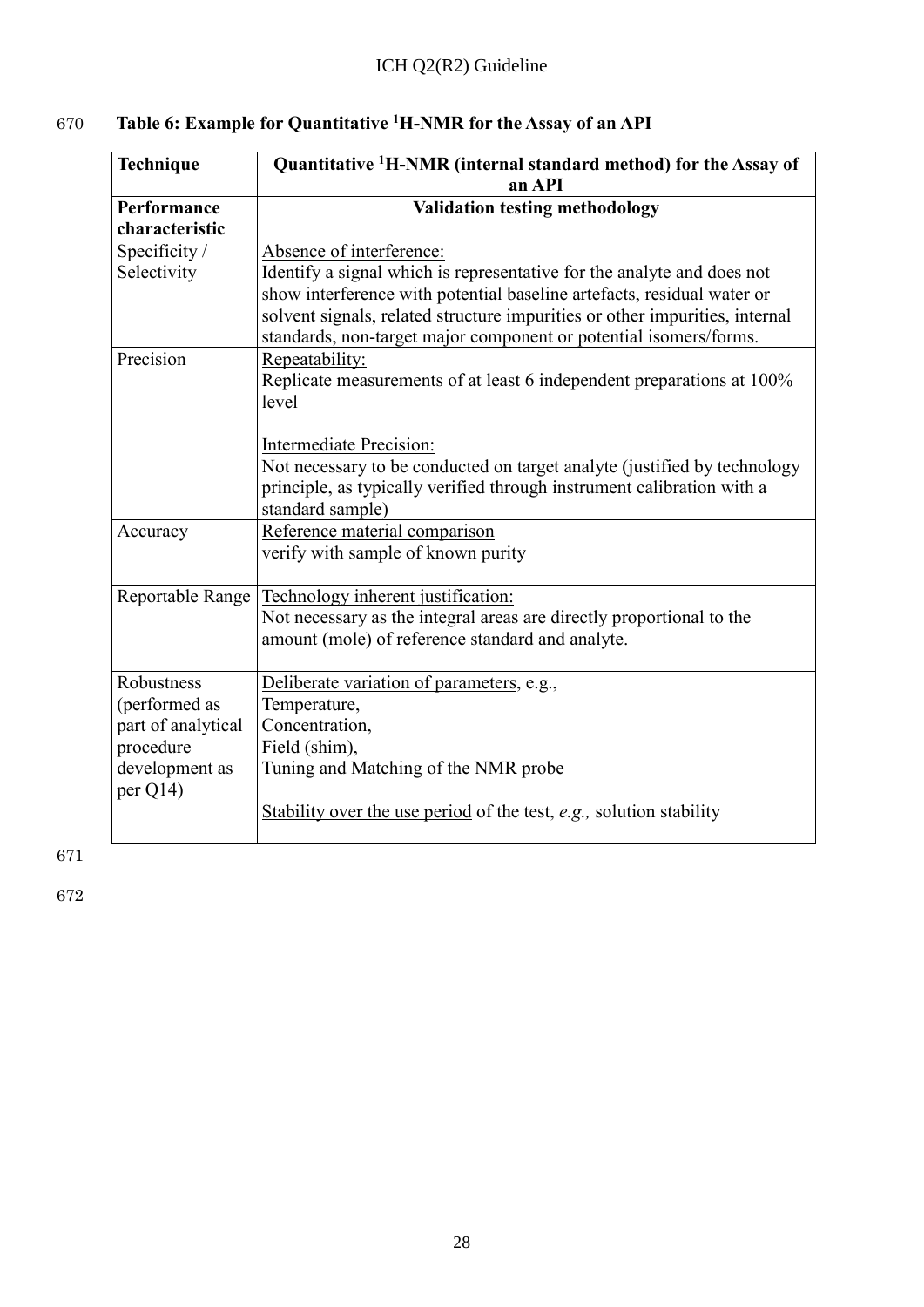# 673 **Table 7: Example for Biological Assays**

| Technique          | Binding assay (e.g., ELISA, SPR) or Cell-based assay for                     |  |
|--------------------|------------------------------------------------------------------------------|--|
|                    | determination of potency relative to a reference                             |  |
| Performance        | <b>Validation testing methodology</b>                                        |  |
| characteristic     |                                                                              |  |
| Specificity /      | Absence of interference:                                                     |  |
| Selectivity        | Dose-response curve fulfils the response criteria demonstrating the          |  |
|                    | similarity of the analyte and reference material, as well as non-interfering |  |
|                    | signal from the matrix, no dose-response from the cell line alone            |  |
|                    | Demonstration of stability-indicating properties through appropriate         |  |
|                    | forced degradation samples if necessary.                                     |  |
| Precision          | Repeatability:                                                               |  |
|                    | Repeated sample analysis on a single day or within a short interval of       |  |
|                    | time covering the response range of the method (NLT 3 replicates at NLT      |  |
|                    | 5 levels)                                                                    |  |
|                    | Intermediate Precision: Different analysts, Multiple independent             |  |
|                    | preparations over multiple days at multiple potency levels through the       |  |
|                    | method's range, inclusive of normal laboratory variation                     |  |
| Accuracy           | Reference material comparison:                                               |  |
|                    | Assess recovery versus theoretical activity for multiple (NLT 3)             |  |
|                    | independent preparations at multiple (NLT 5) levels through the              |  |
|                    | method's range                                                               |  |
| Reportable Range   | Validation of lower and higher range limits:                                 |  |
|                    | The lowest to highest relative potency levels that meet accuracy,            |  |
|                    | precision, and response criteria, determined as NLT 5 mean potency levels    |  |
|                    |                                                                              |  |
| Robustness         | Deliberate variation of parameters, e.g.,                                    |  |
| (performed as      | Reagent lots (e.g., Capture/detection antibody, coating proteins, controls)  |  |
| part of analytical | Cell density, effector/target cell ratio, cell generation number             |  |
| procedure          | Plate type                                                                   |  |
| development as     | <b>Buffer components</b><br>Incubation times                                 |  |
| per $Q14$ )        | Incubation conditions                                                        |  |
|                    | Instruments                                                                  |  |
|                    | <b>Reaction times</b>                                                        |  |
|                    | Impact of sample degradation                                                 |  |
|                    |                                                                              |  |

674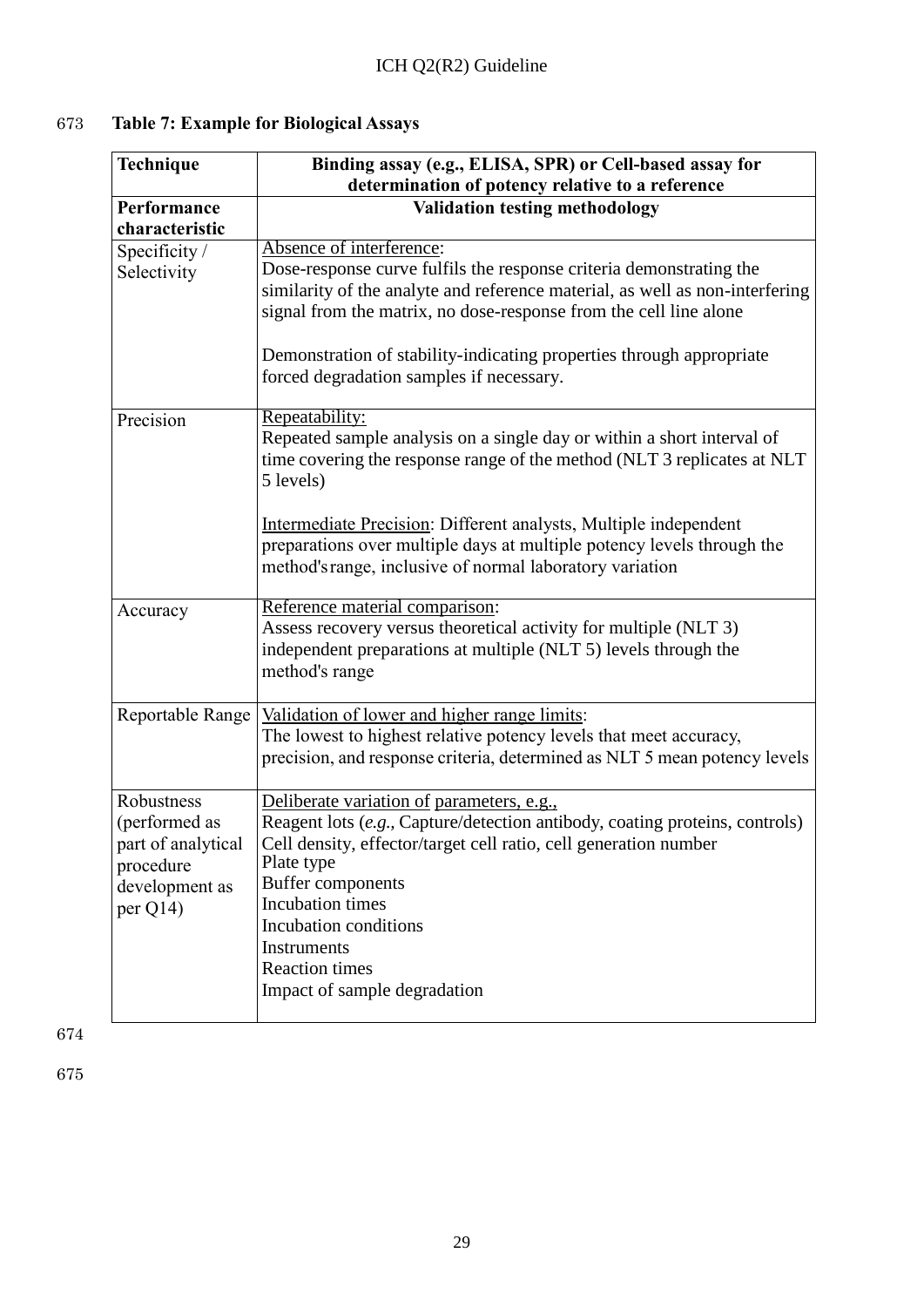# 676 **Table 8: Example for quantitative PCR**

| Technique                                                                                       | Quantitative PCR (quantitative analysis of impurities in drug<br>substances or products)                                                                                                                                                                                                                                                                                                                                                                                                                                                                                                                                                                       |
|-------------------------------------------------------------------------------------------------|----------------------------------------------------------------------------------------------------------------------------------------------------------------------------------------------------------------------------------------------------------------------------------------------------------------------------------------------------------------------------------------------------------------------------------------------------------------------------------------------------------------------------------------------------------------------------------------------------------------------------------------------------------------|
| Performance<br>characteristic                                                                   | <b>Validation testing methodology</b>                                                                                                                                                                                                                                                                                                                                                                                                                                                                                                                                                                                                                          |
| Specificity /<br>Selectivity                                                                    | Orthogonal Procedure Comparison:<br>Test reaction specificity by electrophoresis gel, melting profile or DNA<br>sequencing<br>Absence of interference:                                                                                                                                                                                                                                                                                                                                                                                                                                                                                                         |
|                                                                                                 | - Positive template, no-reverse transcription control for RT-qPCR and<br>no template control<br>- Test probe target specificity against gene bank (nucleotide blast).<br>- Evaluate the slope of standard curve for efficiency                                                                                                                                                                                                                                                                                                                                                                                                                                 |
| Precision                                                                                       | Repeatability:<br>With n=6 replicates and calculation of inter-run variance: slopes,<br>coefficient of variation (CV) and y-intercepts are compared using the<br>criteria of 2 standard deviations for the set of curves, if justified.<br>Intermediate precision<br>Comparison of measurements using the same procedure performed by<br>another analyst on a different day.                                                                                                                                                                                                                                                                                   |
| Accuracy                                                                                        | <b>Spiking Study:</b><br>Test (e.g., $n=6$ ) replicates at 3 to 5 template spike levels from the<br>standard curve concentrations.<br>Efficiency/consistency of RNA/DNA extraction method should be<br>accounted for                                                                                                                                                                                                                                                                                                                                                                                                                                           |
| Reportable Range                                                                                | Linearity:<br>Linear working range should cover at least 5 to 6 log to the base 10<br>concentration values. Correlation coefficients or standard deviations<br>should be calculated through the entire linear dynamic range.<br>Validation of lower working range limits based on the calibration<br>Curve:<br>DL defined by template spiking in samples or from standard curves<br>DL is lowest point meeting the selected curve parameters, $e.g.,$<br>coefficient of determination $(R^2)$ , efficiency, 1st order polynomial fit<br>and a standard deviation of the kurtosis distribution<br>QL demonstrated through demonstrating sufficient recovery and |
| Robustness<br>(performed as part<br>of analytical<br>procedure<br>development as<br>per $Q14$ ) | acceptable coefficient of variations from the accuracy experiment<br>Deliberate variation of parameters, e.g.,<br>Equipment<br>Master mix composition (concentrations of salts, dNTPs, adjuvants)<br>Master mix lots<br>Reaction volume<br>Probe and primer concentrations<br>Thermal cycling parameters                                                                                                                                                                                                                                                                                                                                                       |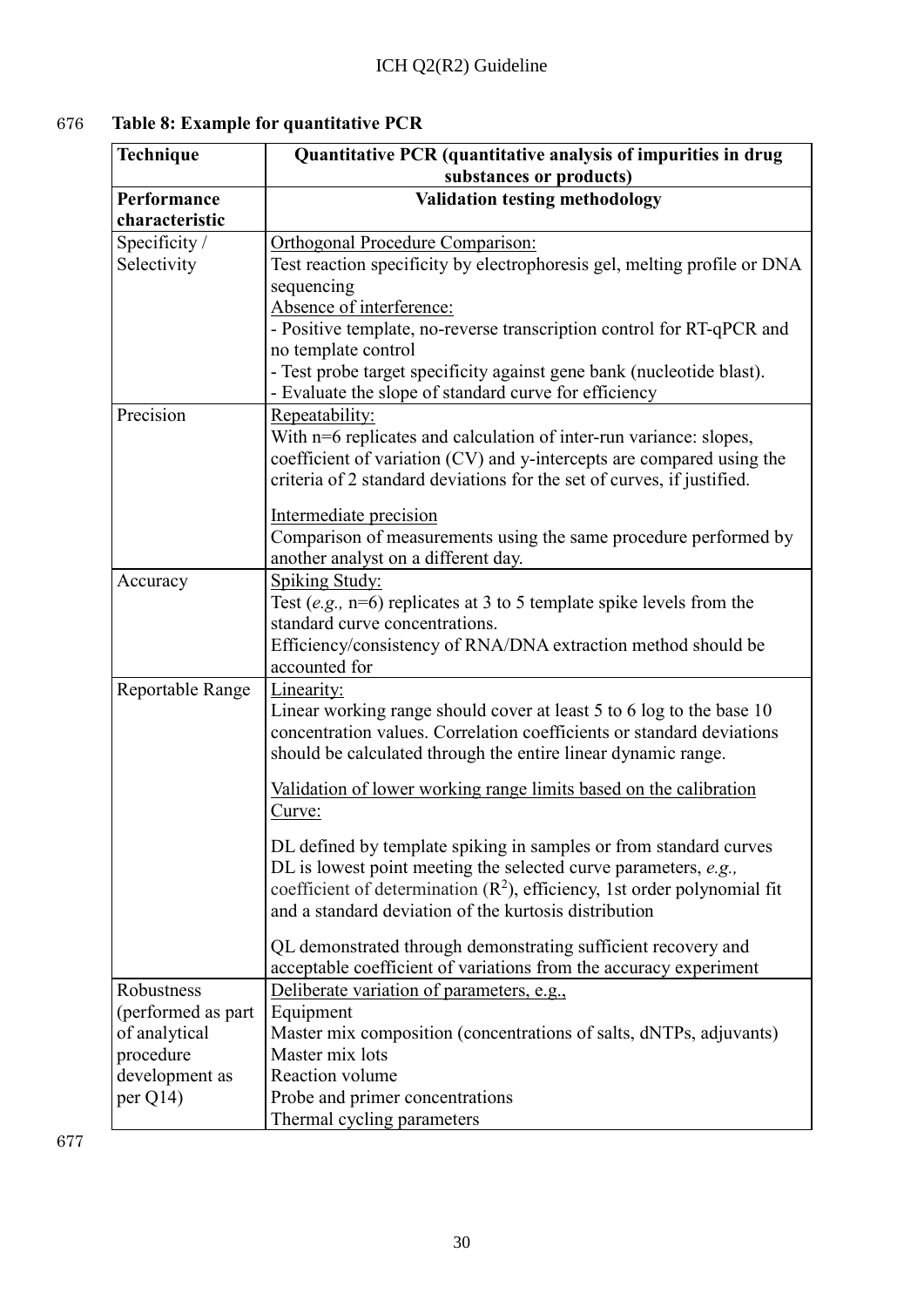# 678 **Table 9: Example for particle size measurement**

679

| Technique                                                                                       | Particle size measurement<br>(Dynamic light scattering; Laser diffraction measurement) as<br>property test                                                                                                                                                                                                                                                                                                                                                                                                                                                                      |
|-------------------------------------------------------------------------------------------------|---------------------------------------------------------------------------------------------------------------------------------------------------------------------------------------------------------------------------------------------------------------------------------------------------------------------------------------------------------------------------------------------------------------------------------------------------------------------------------------------------------------------------------------------------------------------------------|
| Performance<br>characteristic                                                                   | <b>Validation testing methodology</b>                                                                                                                                                                                                                                                                                                                                                                                                                                                                                                                                           |
| Specificity /<br>Selectivity                                                                    | Absence of interference:<br>If needed, evaluate blank and sample to determine the appropriateness<br>of the equipment settings and sample preparation                                                                                                                                                                                                                                                                                                                                                                                                                           |
| Precision                                                                                       | <u>Repeatability:</u><br>test at least n=6 replicates at established analytical procedure<br>parameters at target range.<br>Intermediate precision: analysis performed on different days,<br>environmental conditions, analysts, equipment setup                                                                                                                                                                                                                                                                                                                                |
| Accuracy                                                                                        | Technology inherent justification:<br>confirmed by an appropriate instrument qualification<br><b>Or</b><br>Alternative option: Orthogonal Procedure comparison:<br>If needed, qualitative comparison using a different technique, like<br>optical microscopy, to confirm results                                                                                                                                                                                                                                                                                                |
| Reportable Range                                                                                | Technology specific justification, e.g., particle size range covered                                                                                                                                                                                                                                                                                                                                                                                                                                                                                                            |
| Robustness<br>(performed as part<br>of analytical<br>procedure<br>development as<br>per $Q14$ ) | Deliberate variation of parameters, e.g.,<br>Evaluation of expected size ranges of the intended use of the analytical<br>procedure.<br>Dispersion stability for liquid dispersions (stability over potential<br>analysis time, stir rate, dispersion energy equilibration or stir time<br>before measurement)<br>Dispersion Stability for dry dispersions (sample amount, measurement<br>time, air pressure and feed rate)<br>Obscuration range (establish optimum percentage of laser obscuration);<br>Ultrasound time, if applicable<br>Ultrasound percentage, if applicable. |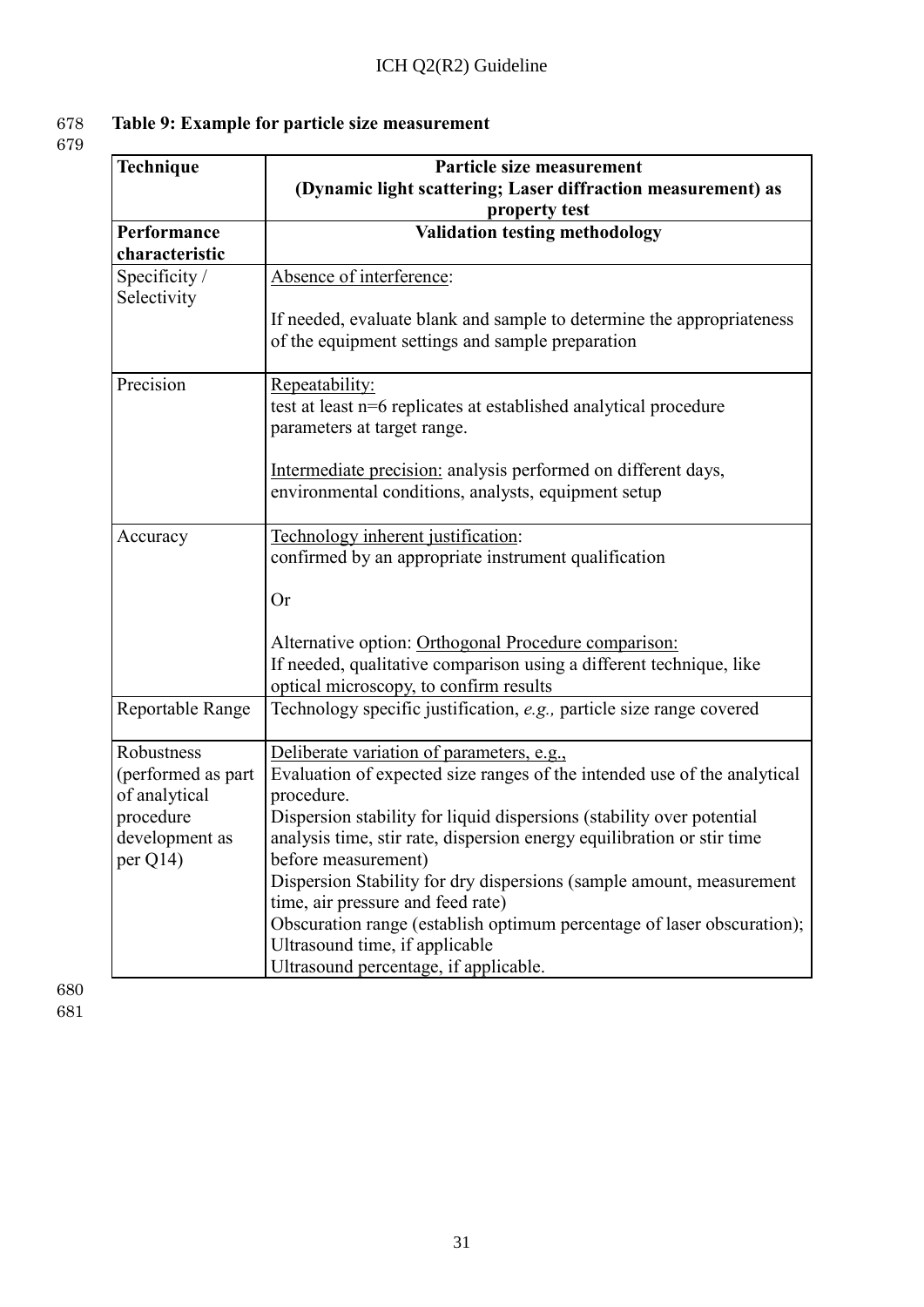# 682 **Table 10: NIR**

683

| Technique          | NIR method validation example for core tablet assay                                             |
|--------------------|-------------------------------------------------------------------------------------------------|
| Performance        | <b>Validation testing methodology</b>                                                           |
| characteristic     |                                                                                                 |
| Specificity/       | Absence of interference:                                                                        |
| Selectivity        |                                                                                                 |
|                    | Comparison of API spectrum and the loadings plots of the model                                  |
|                    | Rejection of outliers (e.g., excipient, analogues) not covered by the<br>multivariate procedure |
| Precision          | Repeatability:                                                                                  |
|                    | Repeated analysis with removal of sample from the holder between<br>measurements.               |
| Accuracy           | Comparison with well-defined secondary procedure:                                               |
|                    | Demonstration across the range through comparison of the predicted                              |
|                    | and reference values using an appropriate number of determinations                              |
|                    | and concentration levels (e.g., 5 concentrations, 3 replicates). Accuracy                       |
|                    | is typically reported as the standard error of prediction (SEP or<br>RMSEP).                    |
| Reportable Range   | Linearity:                                                                                      |
|                    | Demonstration of the linear relationship between predicted and                                  |
|                    | reference values.                                                                               |
|                    | Error (accuracy) across the range:                                                              |
|                    | Information on how the method error (accuracy) changes across the                               |
|                    | calibration range, e.g., by plotting the residuals of the model prediction                      |
|                    | vs. the actual data.                                                                            |
| Robustness         | Robustness                                                                                      |
| (performed as part | Chemical and physical factors that can impact NIR spectrum and                                  |
| of analytical      | model prediction should be represented in data sets. Examples include                           |
| procedure          | various sources of API and excipients, water content, tablet hardness,                          |
| development as     | and orientation in the holder.                                                                  |
| per Q14)           |                                                                                                 |
|                    | Note: NIR measurements are sensitive to changes in tablets                                      |
|                    | composition and properties outside variation present in the calibration                         |
|                    | set.                                                                                            |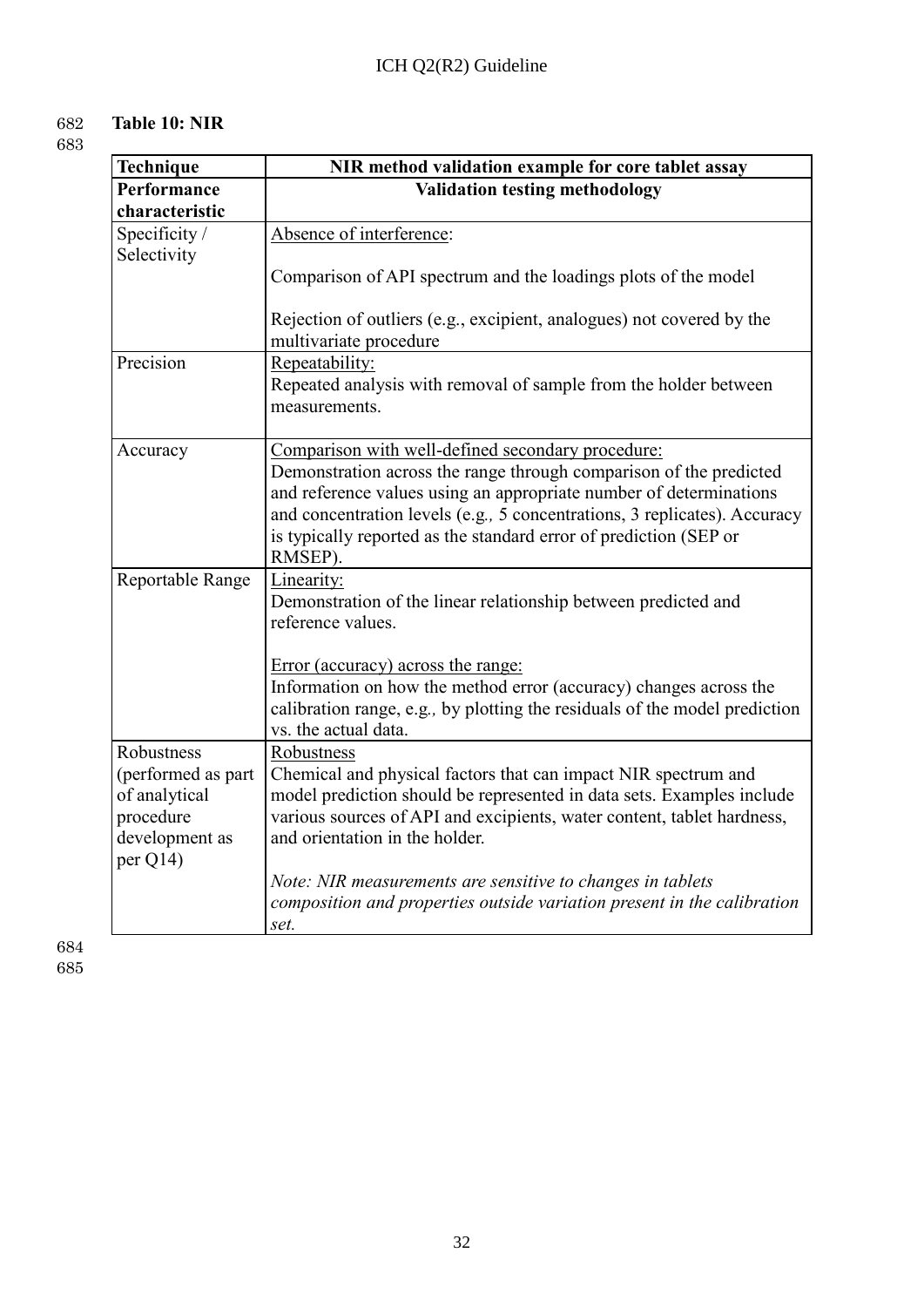# 686 **Table 11: Example for Quantitative LC/MS**

| Technique                     | Quantitative LC/MS (quantitative analysis of impurities<br>(e.g.,<br>genotoxic impurities) in drug substances or products)                                                                                                                                                                         |
|-------------------------------|----------------------------------------------------------------------------------------------------------------------------------------------------------------------------------------------------------------------------------------------------------------------------------------------------|
| Performance<br>characteristic | <b>Validation testing methodology</b>                                                                                                                                                                                                                                                              |
| Specificity /<br>Selectivity  | Technology inherent justification:<br>Inferred through use of specific and selective MS detection (e.g., MRM<br>transition with specified quantitative to qualitative ion ratio, accurate $m/z$<br>value) in combination with retention time, consider potential for isotopes                      |
|                               | Absence of interference:<br>from other components in sample matrix.                                                                                                                                                                                                                                |
|                               | Orthogonal procedure comparison:<br>By comparison of impurity profiles determined by an alternative validated<br>method                                                                                                                                                                            |
| Precision                     | Repeatability<br>Measurement of at least three replicates at each of at least three spiking<br>levels                                                                                                                                                                                              |
|                               | Intermediate precision<br>Comparison of measurements of the same samples performed in the same<br>laboratory but under varying conditions (e.g., different LC/MS systems,<br>different analysts, different days). Comparison of measurements of the<br>same samples made in different laboratories |
| Accuracy                      | <b>Spiking Study</b><br>Acceptable recovery of spiked impurity standards in sample matrix at<br>multiple spiking levels                                                                                                                                                                            |
|                               | Or:                                                                                                                                                                                                                                                                                                |
|                               | Comparison with well-defined secondary procedure:                                                                                                                                                                                                                                                  |
|                               | Comparison of the measurement results to the 'true' values obtained from<br>alternative validated procedures                                                                                                                                                                                       |
| Reportable Range              | Validation of calibration model across the range:                                                                                                                                                                                                                                                  |
|                               | <b>Linearity:</b> Experimental demonstration of the linear relationship<br>between analyte concentrations and peak responses (or the ratio of peak<br>response if an internal standard was used) with reference materials at 5<br>or more concentration levels                                     |
|                               | Validation of lower range limits:<br>DL:                                                                                                                                                                                                                                                           |
|                               | Use the measured signal to noise of the spiking level with coefficient of<br>variation (CV) or calculated relative standard deviation (RSD or %RSD)                                                                                                                                                |